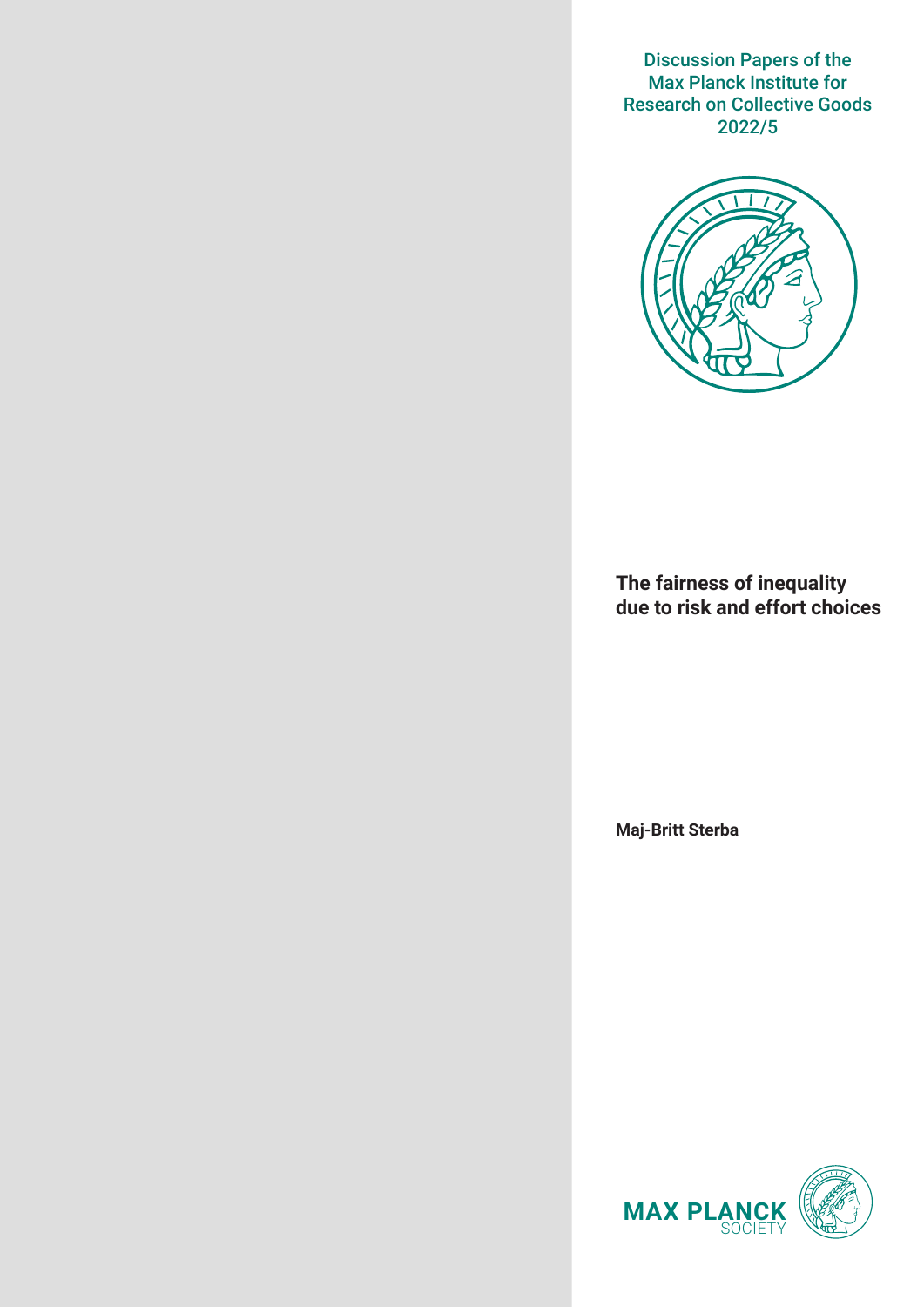

# **The fairness of inequality due to risk and effort choices**

**Maj-Britt Sterba**

June 2022

Max Planck Institute for Research on Collective Goods, Kurt-Schumacher-Str. 10, D-53113 Bonn https://www.coll.mpg.de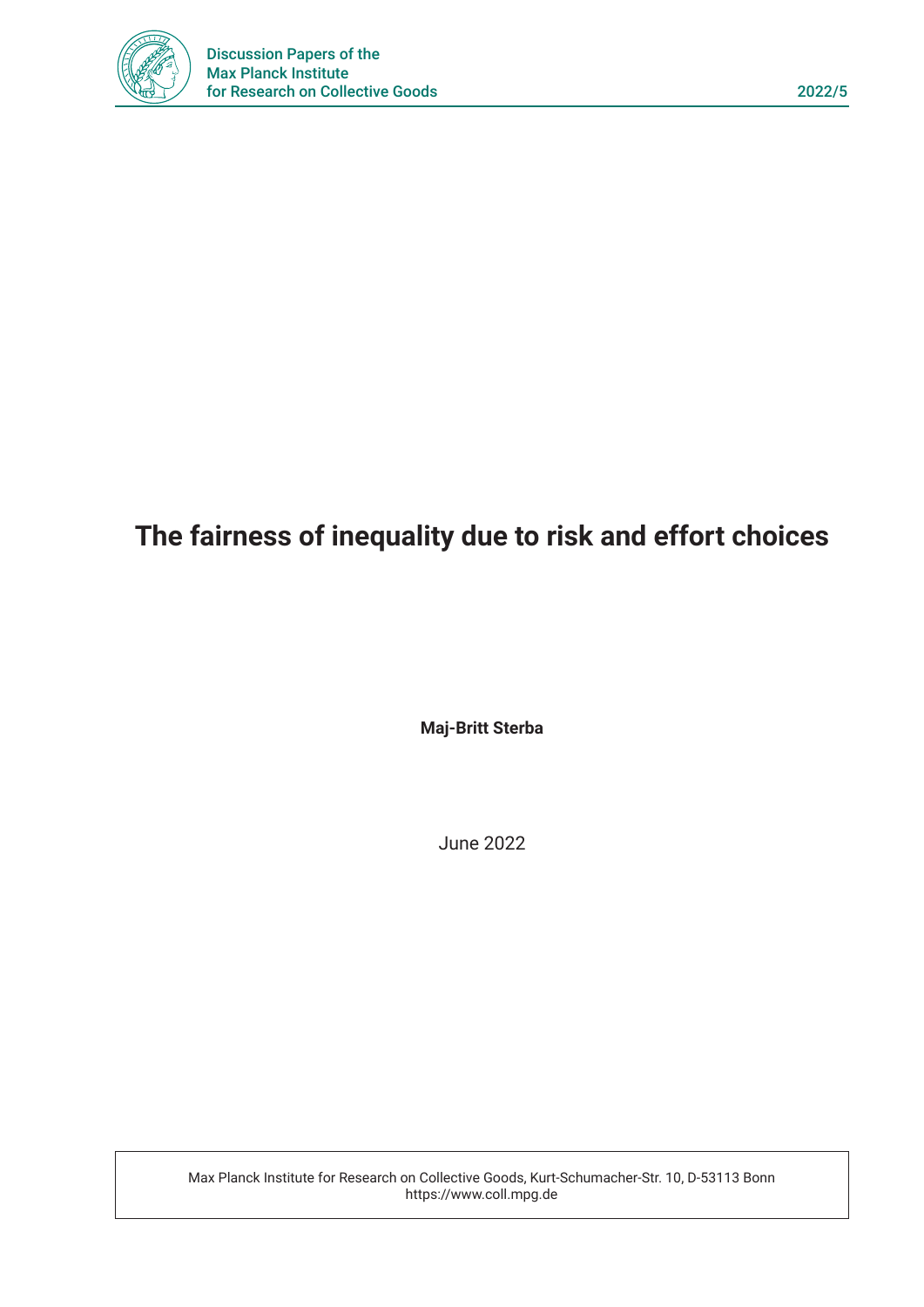# The fairness of inequality due to risk and effort choices

Maj-Britt Sterba†

March 15, 2022

#### Abstract

Three determining factors for economic inequality are self-chosen effort, self-chosen risk, and external circumstances. The fairness people assign to inequalities due to effort and external circumstances is widely studied. Insights on the fairness of inequalities due to self-chosen effort and self-chosen risk, however, are lacking. I study a novel experimental setting where inequality is due to a choice over effort-provision and a choice over risk-taking. While the resulting inequality is mostly seen as fair, around 10% of third-party redistribution decisions are in line with a fairness norm that only considers the choice over effort.

Keywords: Inequality, Fairness, Risk-taking JEL Codes: C91, D63, D91

<sup>∗</sup>For helpful comments and discussion I thank the members of the Max-Planck-Institute for Research on Collective Goods in Bonn and FAIR The Choice Lab, the participants of the Sixth IMEBESS, the 14th Nordic Conference on Behavioral and Experimental Economics and the Second World Inequality Conference as well as Oliver Kirchkamp, Marius Vogel and Alexander Trubowitz.

<sup>†</sup>E-mail: maj-britt.sterba@uni-konstanz.de Address: University of Konstanz, Cluster of Excellence "The Politics of Inequality", Universitätsstr. 10, D-78457 Konstanz, Germany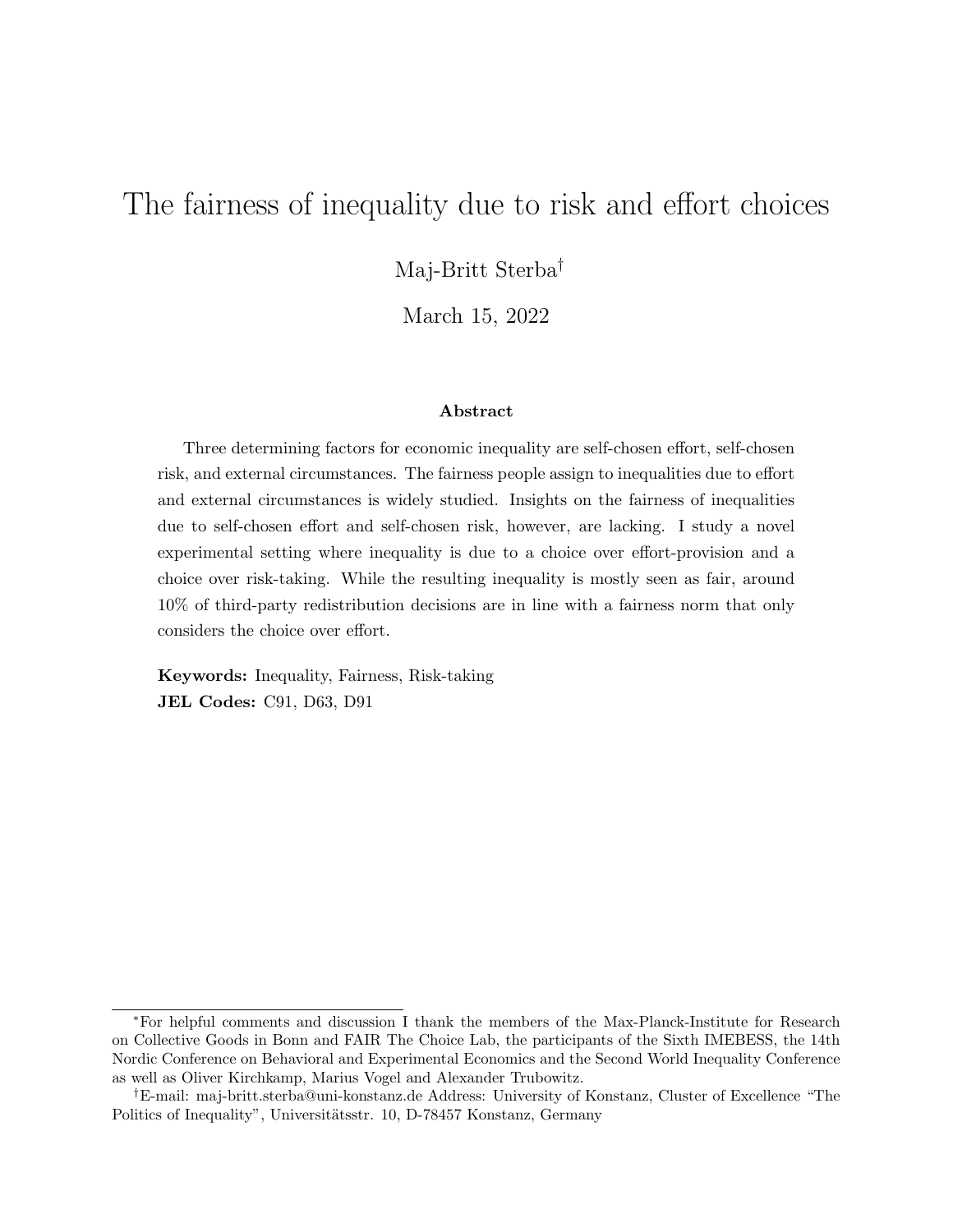### 1 Introduction

Against the backdrop of increasing wealth inequalities (Saez and Zucman [2016\)](#page-21-0), the distinction between the part of a person's wealth that is due to effort and the part of a person's wealth that is due to risk-taking has gained relevance. While a large share of the wealth of the wealthy is due to capital gains, capital gains are taxed at a lower rate than labour income or not taxed at all if the gains are not realized (Piketty et al. [2018;](#page-21-1) Saez and Zucman [2019\)](#page-21-2). In response to such facts, capital gains have become a main topic in the debate on inequality, most notably through the works of Piketty [\(2013\)](#page-20-0) and Saez and Zucman [\(2019\)](#page-21-2) and left-wing parties call for political responses such as higher capital gains taxation.<sup>[1](#page-3-0)</sup> While capital gains also comprise gains from physical assets such as real estate, gains from stock market activity and thus from risk-taking are especially salient as a way to become wealthy or to increase existing wealth.

The discussion on the unfairness of inequality due to gains from stock market activity often centers around the aspect of unequal opportunities: while everybody is free to invest money in the stock market, due to their higher liquidity and ability to bear risks, wealthier people can participate in more profitable financial gambles (Piketty [2013\)](#page-20-0). Furthermore, the wealth invested can be perceived as undeserved in the first place e.g. if acquired through inheritance. In this case, the perceived unfairness of the investment-generated inequality is related to different choice options for the rich and the poor. The central element of choice for distributive justice also features in the theory of "luck egalitarianism" (Cohen [1989\)](#page-20-1) that deems as unfair inequalities for which people cannot be held responsible. Following this line of thinking in economics and philosophy, inequalities due to a choice over effort and a choice over risk-taking should be seen as fair.

However, the focus on unequal opportunities overlooks another likely determinant of the perceived unfairness of inequality: the antagonism between "idle money" and "hard work". Even if everyone can choose their effort and risk exposure freely, choices in the two domains might bear a different moral relevance: Roemer and Trannoy [\(2016\)](#page-21-3) argue that while risktaking is only costly, effort is costly and difficult at the same time.[2](#page-3-1) Alesina and Giuliano [\(2011\)](#page-19-0) define as effort "all activities that require 'pain' or a utility cost for the individuals"

<span id="page-3-0"></span><sup>1.</sup> At the time of writing, in June 2021, Joe Biden has just proposed to increase taxes on the rich, inter alia through increasing taxes on capital gains to finance his "American Family Plan". The proposal can be found under [https://www.whitehouse.gov/briefing-room/statements-releases/2021/04/28/](https://www.whitehouse.gov/briefing-room/statements-releases/2021/04/28/fact-sheet-the-american-families-plan/) [fact-sheet-the-american-families-plan/](https://www.whitehouse.gov/briefing-room/statements-releases/2021/04/28/fact-sheet-the-american-families-plan/) Retrieved 28.06.21. Also see [https://taxfoundation.](https://taxfoundation.org/2020-capital-gains-proposals/) [org/2020-capital-gains-proposals/](https://taxfoundation.org/2020-capital-gains-proposals/), retrieved 28.06.21 and [https://www.nytimes.com/2020/03/04/](https://www.nytimes.com/2020/03/04/business/2020-democrats-tax.html) [business/2020-democrats-tax.html](https://www.nytimes.com/2020/03/04/business/2020-democrats-tax.html), retrieved 28.06.21.

<span id="page-3-1"></span><sup>2.</sup> The distinction between the "difficulty" and "cost" of actions in Roemer and Trannoy [\(2016\)](#page-21-3) is based on Cohen [\(1989\)](#page-20-1). In the example of Cohen [\(1989\)](#page-20-1), handing someone a check is costly but not difficult. Taking someone for a long distance on your bike is difficult but not costly if you like this kind of endeavor.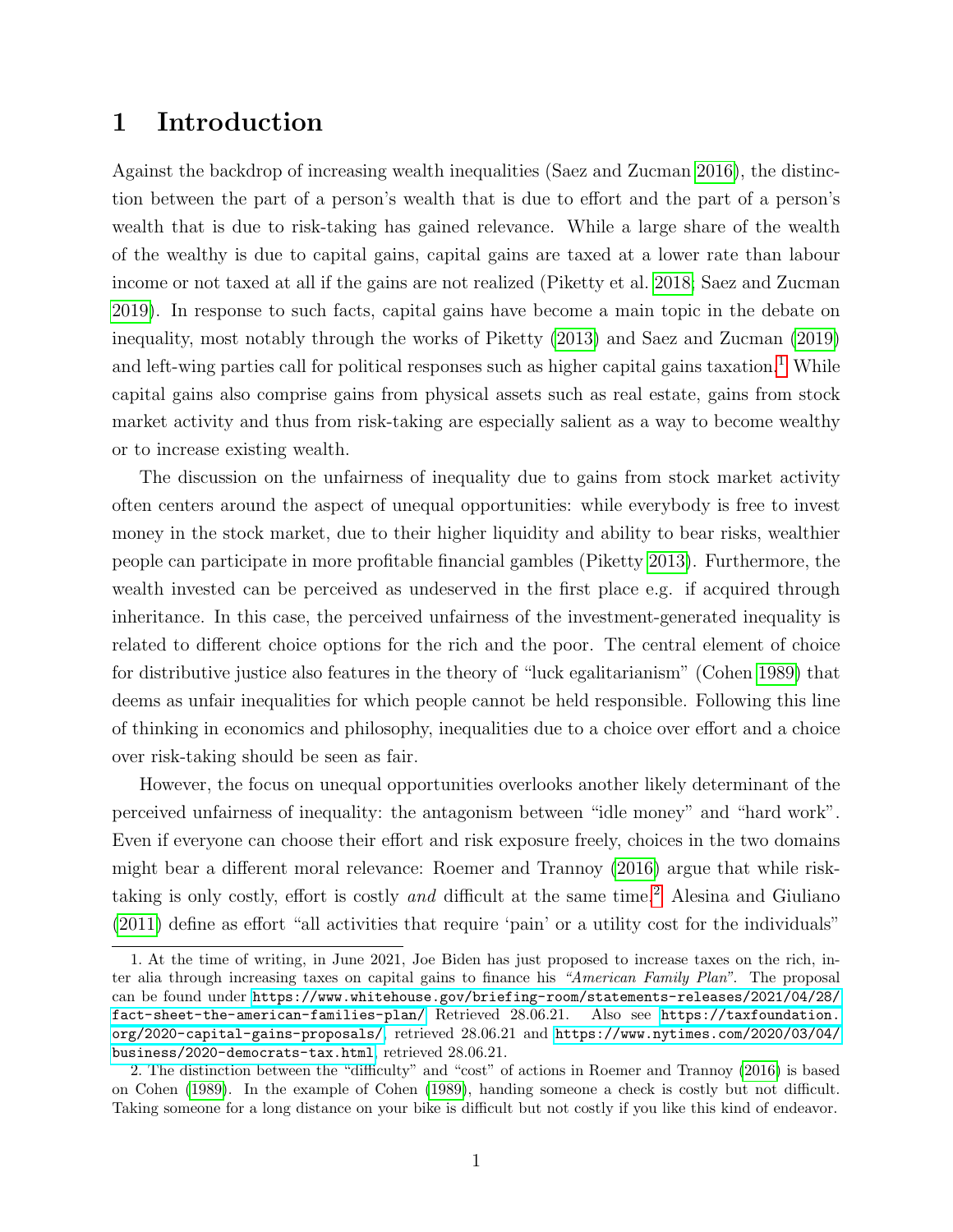and as luck "all those factors that deliver income to the individuals without any pain or loss of utility to obtain it". They then hypothesize that people grant more entitlement to gains from a tiring job than to gains from gambling, even though both are outcomes of voluntary choices. The distinction between gains from effort and gains from risk-taking also resonates with the debate about which activities create value. Publicly prominent scholars like Noam Chomsky and Mariana Mazzucato denounce a growing financialization of the economy, with the core of business being financial operations instead of production (Chomsky [2017;](#page-19-1) Mazzucato [2018\)](#page-20-2). Likewise, the philosopher Michael Sandel calls for a financial gains tax as a normative statement to discourage in his view unproductive economic activity (Sandel [2020\)](#page-21-4).

To the best of my knowledge, no study so far has investigated self-chosen effort and self-chosen risk in combination. Empirical evidence on the perceived fairness of inequality through self-chosen effort and self-chosen risk is thus lacking. The existing observational studies on the fairness of inequality (e.g. Fong [2001;](#page-20-3) Alesina and La Ferrara [2005;](#page-19-2) Oorschot [2006;](#page-20-4) Alesina and Giuliano [2011\)](#page-19-0) can only address the distinction between inequality due to self-chosen effort and inequality due to exogeneously imposed circumstances and within this realm focus on meritocratic beliefs rather than on fairness views.<sup>[3](#page-4-0)</sup> The existing experimental literature so far only focused on the distinction between factors within or out of a person's control, looking at for effort and risk separately. For both domains, the evidence shows that holding people accountable for self-chosen but not for exogenously imposed factors is frequently endorsed as a redistributive principle (see e.g. Konow [2000;](#page-20-5) Cappelen et al. [2007;](#page-19-3) Krawczyk [2010](#page-20-6) for effort and Trhal and Radermacher [2009;](#page-21-5) Cappelen et al. [2013;](#page-19-4) Cettolin and Tausch [2015.](#page-19-5)[4](#page-4-1) Suggestive evidence for a special moral relevance assigned to effort provision comes from Cappelen et al. [\(2017\)](#page-19-6): The authors find that when a prize is assigned based on luck, on merit or on a combination of both, in the combination treatment uninvolved third parties in their redistribution decision assign more weight to merit than their behaviour in the pure luck and pure merit scenarios would suggest. However, given that in their design no active risk-choice exists, a comparison between the moral relevance of choices over effort and of choices over risk cannot be made.

In this study, I investigate whether people assign different moral relevance to choices over effort-provision and choices over risk-taking. I introduce a novel experimental setting where so-called "workers" make a choice over the amount of effort they want to provide as well as

<span id="page-4-0"></span><sup>3.</sup> It is not possible to distinguish between the choice domains of effort and risk, as the two dimensions are not disentangled in the questions available in the surveys. E.g. a frequently analysed question in the World Values Survey, "Hard work brings success", is a categorical variable (on a scale from 1 to 10) that is the answer to the question: "In the long run, hard work usually brings a better life" (1) versus "Hard work does not generally bring success; it is more a matter of luck and connections".

<span id="page-4-1"></span><sup>4.</sup> Also see Adams [\(1965\)](#page-19-7), Walster et al. [\(1973\)](#page-21-6), and Frohlich et al. [\(2004\)](#page-20-7) for questionnaire studies from social psychology on the importance of effort exerted for the judgment of the fairness of an inequality.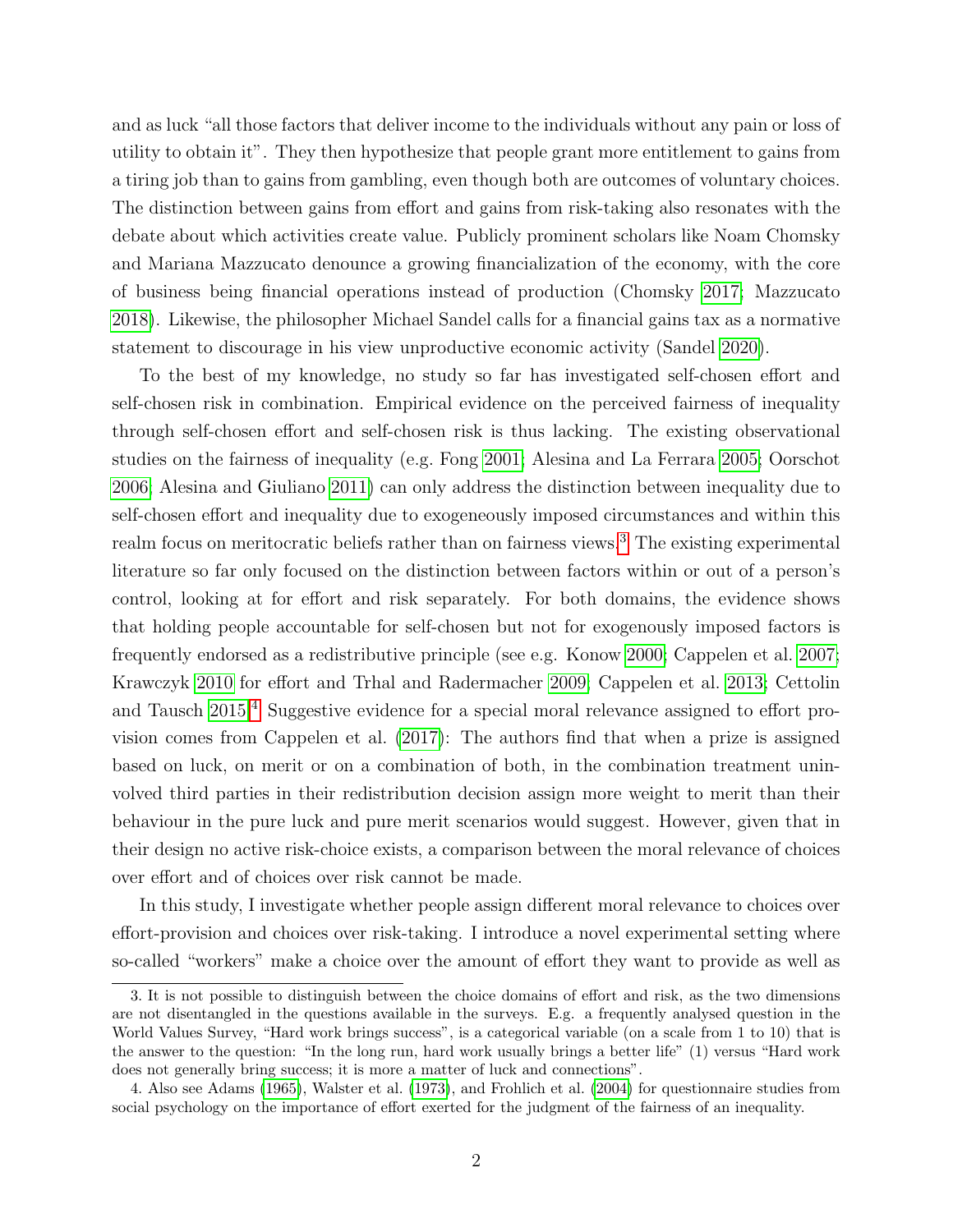a choice over the risk associated with the return to effort. The initial payoff for each worker is determined by these two choices. An impartial third party, the so-called "spectator", then has the opportunity to redistribute the earnings between the two workers according to what they deem a fair division. The spectators' redistributive decision does not influence their own pay-off, such that they can implement what they perceive as fair, unconfounded by considerations of self-interest.

I investigate the prevalence of three types of redistribution norms: no redistribution ("NR" hereafter) and outcome-egalitarian redistribution ("EGA" hereafter) and redistribution proportional to effort ("EFF" hereafter). NR is consistent with the idea that the spectator regards inequalities that are the result of choices as fair.EGA is consistent with the idea that the spectator disregards the factors that create an inequality and only focuses on the final outcome equality. EFF is consistent with the idea that the spectator assigns moral relevance only to the choice over effort-provision and thus redistributes proportionally to the worker's effort choice. This novel fairness norm thus lies between purely procedural and purely outcome-based fairness norms. To analyse the prevalence of the three fairness norms, the I classify spectators according to a loss-function that increases quadratically from the ideal distribution under the respective norm.

As a further question, I investigate whether the risk-taker's loss due to bad luck is more likely to be compensated and their gain due to good luck more likely to be credited to them if they chose high instead of low effort.In the US, there often seems to be an entrepreneurial conception of risk-taking that is implicitly assumed when inequalities on the basis of effort and risk-taking are proclaimed as fair.<sup>[5](#page-5-0)</sup> Risk-taking is seen as a necessary part of innovation, growth and wealth. Likewise, hard work and the belief in its importance for the acquisition of wealth is a cornerstone of American ideology (Kluegel and Smith [1986\)](#page-20-8). While no study so far has..., there exists suggestive evidence that spectators sometimes redistribute according to the "type" that is indicated by the participants' risk choice (Cappelen et al. [2013;](#page-19-4) Mollerstrom et al. [2015\)](#page-20-9). In the present context, I thus hypothesize that a risk-taker who is also hard-working will be perceived as more worthy of compensation or credit than an idle risk-taker.

The results of the experiment can be summarized as follows: in 72% of the decisions, the spectators do not redistribute at all. The classification of fairness norms yield the following

<span id="page-5-0"></span><sup>5.</sup> For example, Bradbury and Triest [\(2016\)](#page-19-8) state that, "Increased inequality may result from increased risk taking and entrepreneurship in an environment of rapid technological change, with some entrepreneurs producing better, or just luckier, innovations than others, and reaping greater rewards. It may also result from increased disparities in work effort, with more industrious individuals earning higher incomes as a result of their greater effort. In both these cases, one could argue convincingly that the increase in inequality is justified and that no remedial changes in public policy are needed".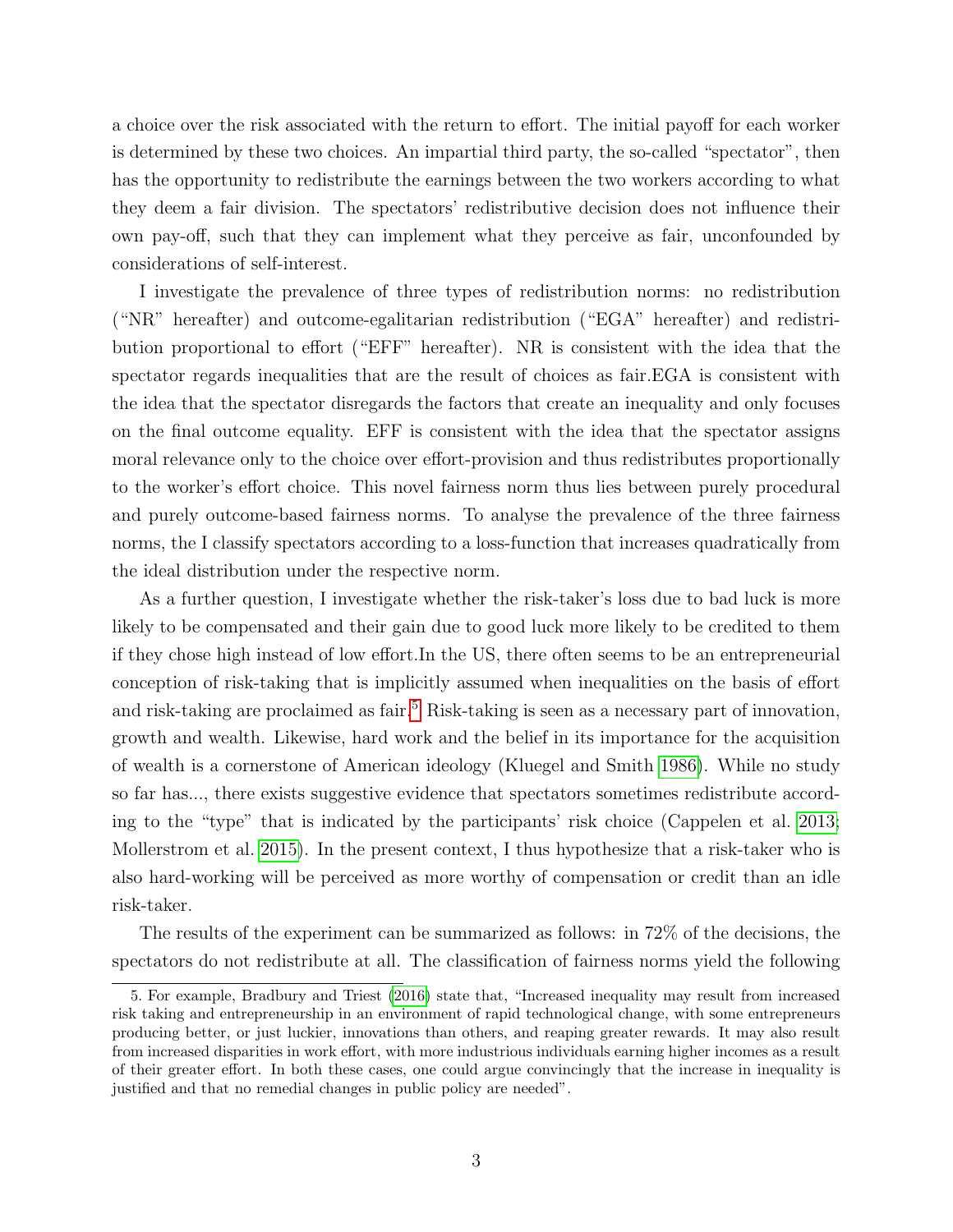shared: 76% of the decisions are best approximated by NR, 14% by a EGA and 10% by EFF. The results show that, in line with previous literature, inequality that is due to choice is often acceptable. At the same time, the experiment clearly shows that the relevance of choice is not unanimously endorsed, and that effort indeed matters: in a non-negligible share of the decisions people seem to base their redistributive decision on the effort- but not on the risk choice. I do not find evidence that spectators show a favourable treatment of the high-effort risk-takers. High-effort risk-takers are neither more likely to keep the gains if they are lucky, nor more likely to be compensated if they are unlucky.

The experiment points to the existence of a purely effort-related fairness intuition that disregards choices in other domains. This finding shows that the distinction between selfchosen or exogenously imposed actions is too narrow to understand people's fairness views with respect to inequality. The choice domain is also relevant and should be included in the bigger picture when investigating the fairness of inequality. The experiment also contributes to the dialogue between normative philosophical theories and empirical work (Miller [1992;](#page-20-10) Güth and Kliemt [2010;](#page-20-11) Gaertner and Schokkaert [2012\)](#page-20-12). The evidence on a distinction between choices over risk-taking and choices over effort-provision points out areas where consistent patterns in lay people's fairness intuitions might arise that are not yet included in the theoretical framework.

### 2 Experimental design

I use an impartial spectator design to elicit fairness views. Initially, each participant is assigned to the role of "worker" or "spectator". The experiment consists of two phases: a production phase and a redistribution phase. In the production phase, workers gain points based on the choices they make along the dimensions of effort and risk-taking. Workers are then put into pairs of two. In the redistribution phase, spectators can redistribute points between the two workers. The spectators' payment are not affected by their redistributive decisions, such that they can implement their fairness norm free from self-interest. Only the decisions of the spectators are relevant for the analysis. The worker production phase merely serves to make the decision of the spectators meaningful in the sense that it has a real effect on the earnings of other participants.

The workers receive a fixed payment for completing the study irrespective of the points they gained and a bonus that depends on the decisions of the spectators. They are told that they might receive a bonus that will be influenced by the choices they make during the study, but that these choices do not deterministically determine their bonus. They do not learn about the specific procedure for assigning the bonus before the experiment in order to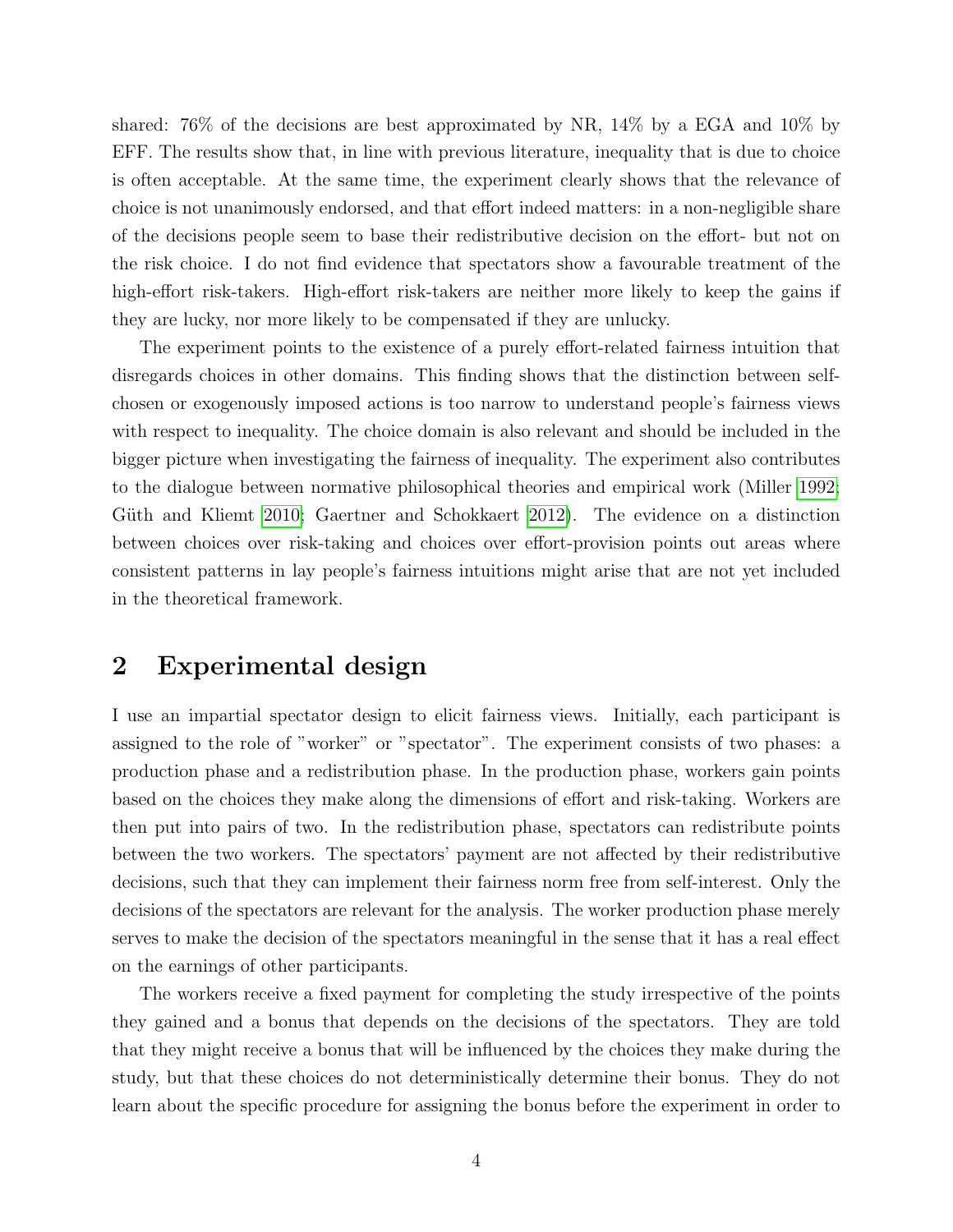prevent strategic considerations arising from team production.

#### 2.1 Worker production phase

The main feature of the production phase is that the workers choose both the effort level they want to provide and whether they want a safe or risky wage. Workers work on a real effort task (counting zeros) and exert either high effort (15 tables), medium effort (10 tables) or low effort (5 tables). Worker i's earnings,  $x(i)$ , are given by  $\alpha(i) \times e(i)$ , where  $\alpha$  is the wage and  $e$  is the number of tables chosen. The wage is either safe or risky. The safe wage,  $\alpha_S$ , equals 100 experimental points. The risky wage is a lottery between a low wage,  $\alpha_L = 70$ experimental points, and a high wage,  $\alpha_H = 130$  experimental points, each occurring with a probability of 50%.

The parameterization of the lottery is such that the expected value of the lottery equals the safe alternative. Choosing a risky wage hence does not offer efficiency gains and presents a "pure" choice to gamble. However, the same lottery outcome is applied to all tables such that workers do face the real opportunity of earning substantially less or more by choosing the lottery.[6](#page-7-0) Workers first choose whether their wage is safe or risky. They then choose their effort level after having completed one trial table. <sup>[7](#page-7-1)</sup> The workers receive feedback on their lottery outcome at the end of the survey.

#### 2.2 Redistribution phase

After all worker decisions have been made and their risk has realized, workers are put into random pairs of two. The points of the two workers are put in a joint account. The total amount to be distributed in any given distributional situation is thus given by  $t(i, j)$  =  $x(i) + x(j)$ , where  $x(i)$  are the points of worker i and where  $x(j)$  are the points of worker j.

Theoretically, 46 different combinations of effort and risk choices are possible. Given my research interest, I am only interested in a subset of the possible combinations that allow me to study first, fairness views on inequalities due to *different* choices over risk and effort, and second, a differential treatment of low- and high-effort risk-takers. I thus focus on four combinations that allow me to study these questions in the most parsimonious way possible.

<span id="page-7-0"></span>In the four combinations of interest, the choices of one player are constant across all

<sup>6. 52.25%</sup> of the workers chose to do 5 tables, 12.8% chose to do 10 tables and 34.95% of the workers chose to do 15 tables. With respect to the wage, 22.49% of the workers chose the lottery and 77.51% of the workers chose the safe wage.

<span id="page-7-1"></span><sup>7.</sup> This information structure is more likely to reflect situations in the real world, where effort choices e.g. in terms of a career path or money earned that can be invested in gambles have to be made and only afterwards learn whether you have been lucky or unlucky.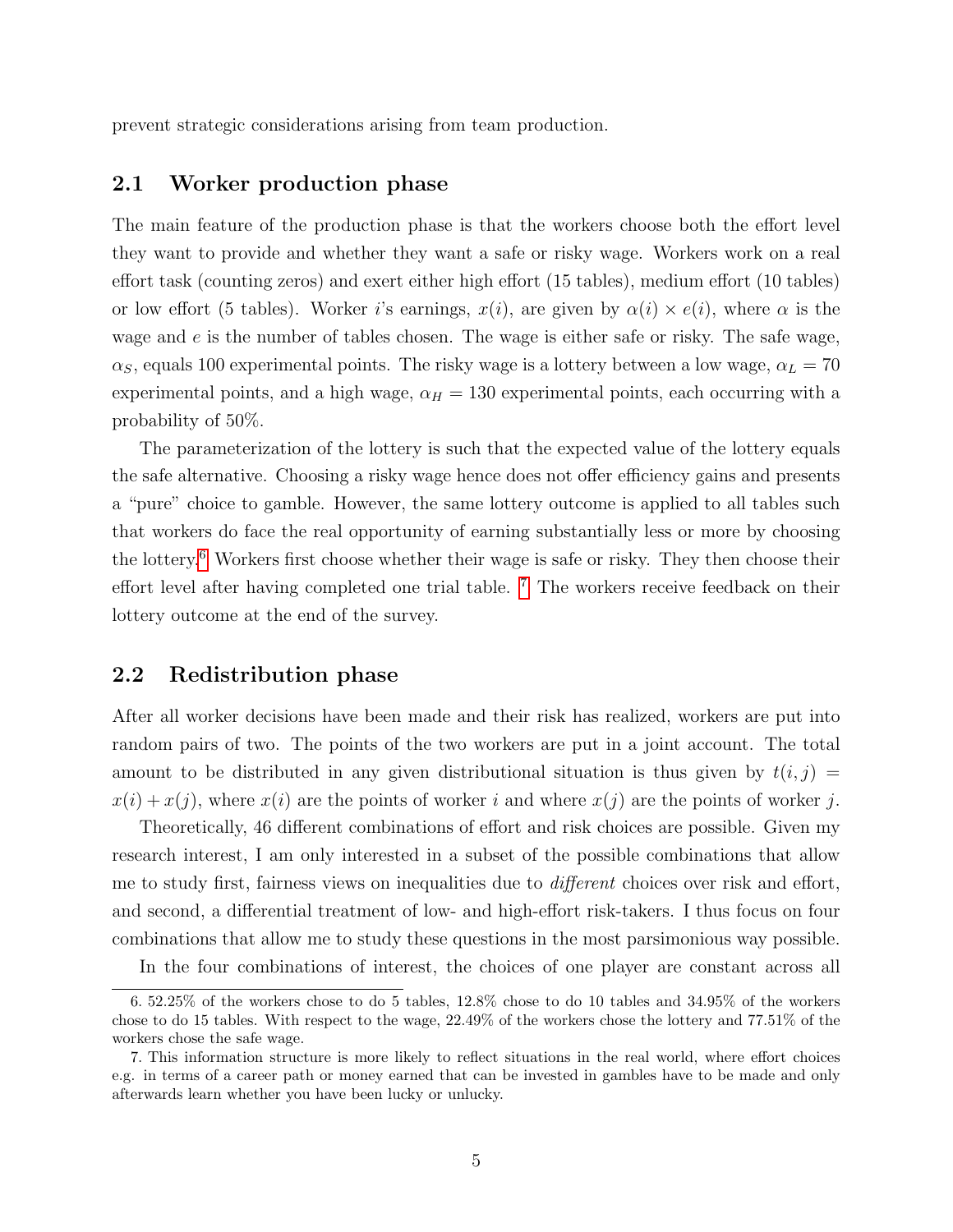combinations while the risk and effort choices of the other player differ. Table 1 gives an overview of the four combinations of interest. The safe-player always chooses a safe wage and medium effort. The risk-taker always chooses a risky wage. The risk-taker is either lucky or unlucky. Furthermore, the risk-taker chooses either high or low effort. I will refer to the situations where the lucky risk-taker chose high or low effort as "LuHi" and "LuLo" respectively and to the situations where the unlucky risk-taker chose high or low effort as "UnHi" and "UnLo" respectively.

| Situation |    | Safe-player |                  |            | Risk-taker |                  |
|-----------|----|-------------|------------------|------------|------------|------------------|
|           | e  | $\alpha$    | $\boldsymbol{x}$ | $\epsilon$ | $\alpha$   | $\boldsymbol{x}$ |
| LuHi      | 10 | 100         | 1000             | 15         | 130        | 1950             |
| LuLo      | 10 | 100         | 1000             | 5          | 130        | 650              |
| UnHi      | 10 | 100         | 1000             | 15         | 70         | 1050             |
| UnLo      | 10 | 100         | 1000             | 5          | 70         | 350              |

Table 1: The four situations of interest

Notes: The table shows the four situations of interest. The variable  $\alpha$  is the wage and e is the number of tables chosen. The variable  $x$  equals the initial points allocated to the respective player.

Spectators are asked to split the points between the two workers according to what they perceive to be a fair division. Redistributive decisions are elicited within-subject such that each spectator makes a decision for all four combinations of interest.<sup>[8](#page-8-0)</sup> I employ a modified strategy-method (see Kube and Traxler [2011\)](#page-20-13) to ensure that each spectator makes decisions for all combinations of interest: In a first step, each spectator is randomly matched to one real pair of workers. If the choice combination of the real pair is one of the four combinations of interest, the missing three combinations are added to the actual combination. The spectator thus makes four redistributive decisions, where the real combination is shown to the spectators last as it might stand out from the combinations of interest. If the choice combination of the real pair is not one of the combinations of interest, all four combinations of interest are added to the actual combination. The spectator thus makes five redistributive decisions. In both cases, the spectator does not know which of the pairs is the real pair.

When making their decision, spectators have full information: they know the workers' wage and effort choices, whether the risk-taker received a low or a high wage and the resulting

<span id="page-8-0"></span><sup>8.</sup> The within-subject design is used to highlight the difference between the high- and low-effort worker and to initiate moral thinking on the part of the spectators about this difference (see Gaertner and Schokkaert [2012,](#page-20-12) for a discussion on within- and between-subject design in distributive justice research).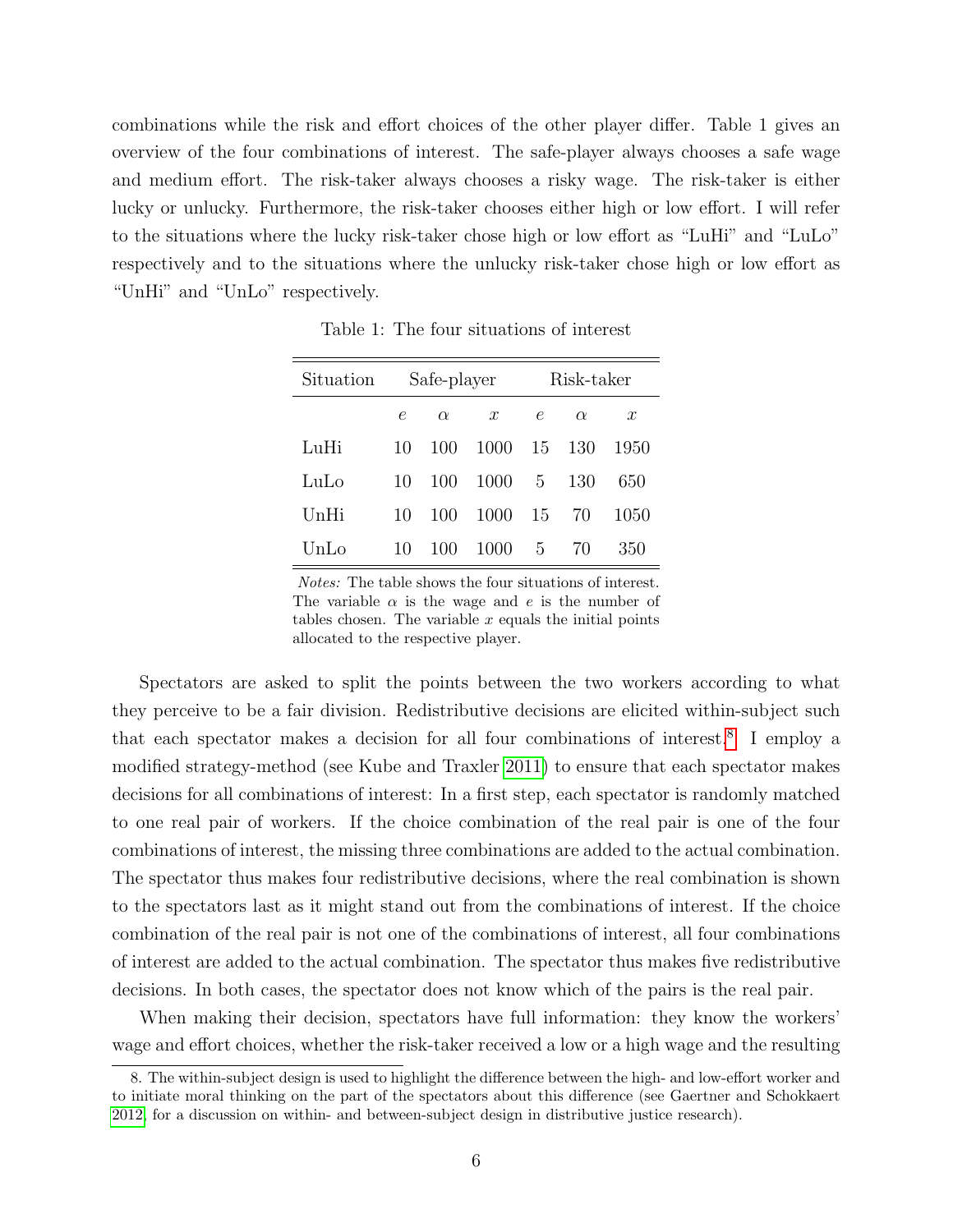number of points per worker. They also know how the situation was explained to the workers and that the workers knew their lottery outcome.<sup>[9](#page-9-0)</sup> Each real pair of workers is matched to four spectators. After all redistribution decisions have been made, one of the four spectators is selected and their decision for the real pair is implemented.

After making their redistributive decisions, spectators fill out a non-incentivized questionnaire asking for a short statement on why they chose as they did, questions on their attitudes towards different taxation policies, reasons for wealth in their society, how concerned they were about fairness in their decision and their hypothetical choices as workers.

### 3 Experimental procedures and data

Participants for both parts of the experiment were recruited from the online labour market Amazon Mechanical Turk (MTurk). Data for 289 workers was collected in February 2019. Workers were then randomly matched in pairs, giving rise to 26 different combinations of real distributional situations. Workers received a flat payment of \$2.00 and a bonus that depended on their choices and the choices of the spectators.<sup>[10](#page-9-1)</sup> The data for the spectators was collected in different waves for the different real choice combinations in February and March 2019. Spectators received a flat payment of \$1.50.<sup>[11](#page-9-2)</sup>

Overall, 581 spectators took part in the experiment. Of these spectators, 567 answered all questions that were posed in the study. Of those four were excluded because of suspect comments in the open-ended question, such that 563 spectators were considered for further analysis. The mean age of the spectators was  $35.49$  ( $SD = 9.85$ ,  $min = 18$ ,  $max = 79$ ). 41% were female. 61% completed higher education that is a college degree, master degree, doctoral degree, or professional degree (Juris Doctor and Doctor of Medicine). The mean score for the political orientation score was  $4.24$ , with  $1 =$  liberal left and  $9 =$  conservative right. The instructions for the workers as well as for the spectators can be found in Appendix [C.](#page-24-0)

<span id="page-9-0"></span><sup>9.</sup> The fact that the workers receive feedback on their lottery outcome might increase the workers' entitlement in the eyes of the spectators and discourage redistribution. However, the experimental situation in this regard closely resembles the situation in the real world where there is the feeling of entitlement to one's earnings before taxation.

<span id="page-9-1"></span><sup>10.</sup> As there was an uneven number of workers who successfully completed the study, one worker was randomly chosen who received the flat payment and the dollar amount that resulted from their choices.

<span id="page-9-2"></span><sup>11.</sup> Due to communication problems between Amazon Mechanical Turk and TurkPrime, some spectators' responses were only registered later, leading to a total number of spectators that exceeds the number needed for the number of pairs present. For the situations in which this was the case, it was randomly decided which of the spectators' answers were considered for the worker-spectator matching.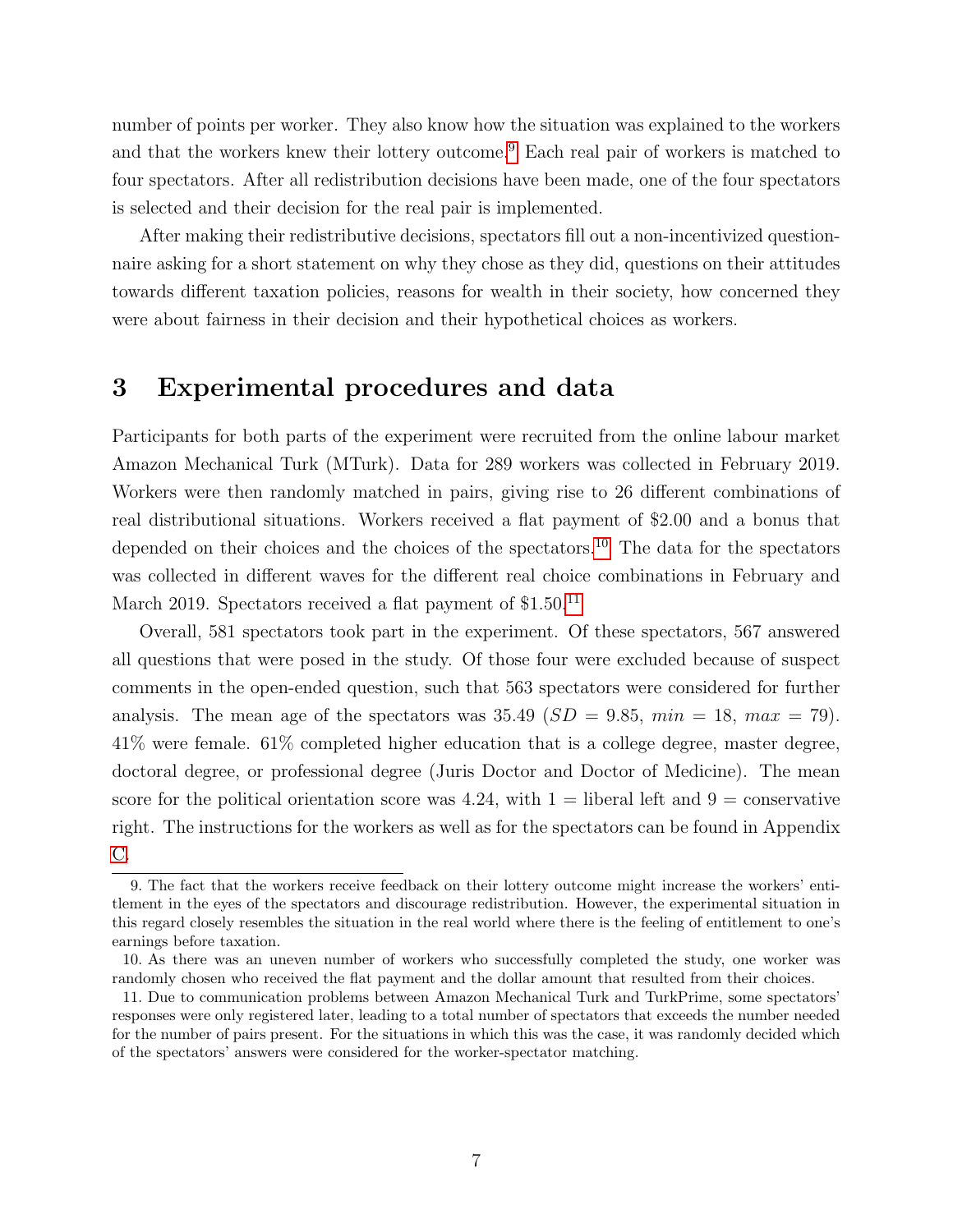### 4 Is inequality perceived as unfair?

To see, as a first step, whether inequality due to choices over effort and risk is perceived as unfair at all I look at the overall occurrence of redistribution, irrespective of the amount redistributed. If we take all situations together, in a vast majority of the choices (72%) spectators did not redistribute at all. Figure [2](#page-16-0) shows that in all single situations not distributing remains the most frequent choice.<sup>[12](#page-10-0)</sup> The first main insight is therefore that for a majority of the decisions, neither overall outcome inequality between the workers nor the fact that the outcomes are arrived at by factors that lie in different domains was relevant.

While a majority of the spectators do not perceive the inequality to be unfair, around 28% of the spectators redistribute at least some share of the points. What level of inequality is implemented in case of redistribution and is the level of inequality implemented consistent with a purely outcome-based fairness view? Two answer this question, I measure inequality with the the Gini coefficient

$$
Gini(i,j) = \frac{|x(i) - x(j)|}{t} \in [0,1],\tag{1}
$$

where  $x(i)$  are the points allocated to the player with a higher amount of points prior to the redistribution,  $x(j)$  are the points allocated to the player with the lower amount of points and t is the total amount of points that can be allocated. The Gini coefficient equals zero if both players have exactly the same amount of points and one if one player has the full amount of points and the other player nothing.

#### [FIGURE [1](#page-16-1) ABOUT HERE]

Figure [1](#page-16-1) shows the Gini coefficient of the initial distribution of points and the average Gini coefficient of the distributions where redistribution took place. If redistribution choices were purely outcome-based, we would expect the average Gini coefficient where redistribution took place not to differ between the situations. For example, if redistributive choices always involved implementing an equal split, the Gini coefficient would be zero in all four situations. Instead, we see that the distribution implemented differs between the situations. The redistribution thus does not seem to be purely outcome-based but rather is also likely driven by the factors that created the inequality.

<span id="page-10-0"></span><sup>12.</sup> In 36 cases, spectators seemed to want to allocate according to the initial allocation but reversed the numbers. These entries were recoded for the analysis. Not recoding these choices does not change the results in any substantial way.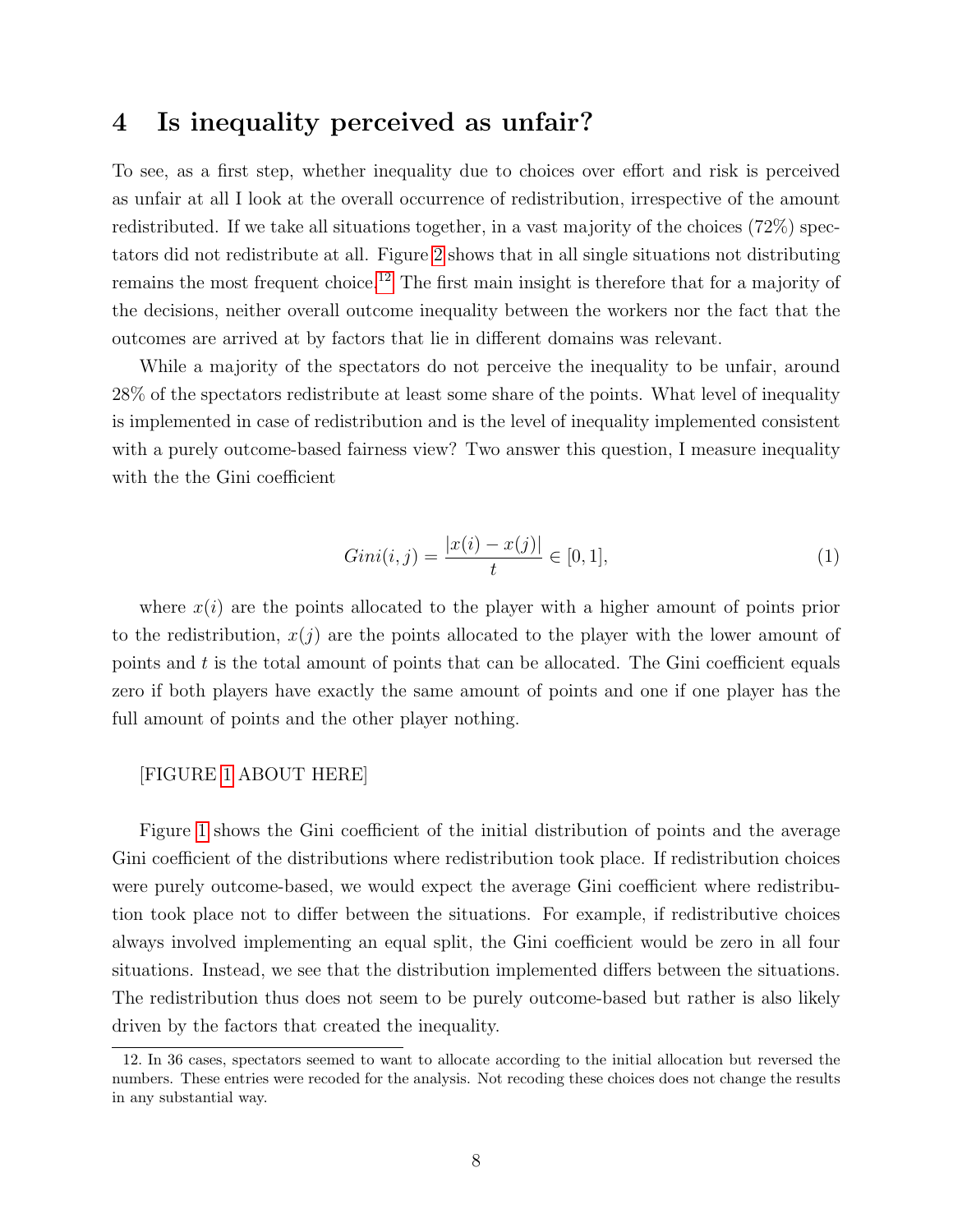#### 4.1 Which norms are consistent with redistribution choices?

What could be the fairness norms underlying those redistribution decisions? Are there people who believe that choices over effort carry more moral relevance than choices over risk? To investigate these questions, I evaluate three different fairness norms, NR, EGA and EFF.

Under NR, spectators do not redistribute between the two workers at all. The spectator might regard all inequalities arising from choices as fair irrespective of the domain in which the choice was made.[13](#page-11-0) Under EGA, spectators split the total amount to be distributed such that the two workers receive the same amount of points. Thus no distinction between choices over effort and choices over risk is drawn. Under EFF, spectators redistribute the points proportionally to the effort chosen by the two workers. They thus disregard the workers' choices over the riskiness of the return to effort. This norm could be motivated by assigning higher moral relevance to the choice over effort provision than to the choice over risk.

Conceptual framework for fairness norms The following equations determine the fair allocation of points to the player who chose the safe wage and medium effort under the different fairness norms. The player's effort, here the number of tables, is denoted by  $e$ , the number of points per table is denoted by  $\alpha$  and the subscripts S and R indicate the safe-player and the risk-taker respectively.

$$
F^{NR} = e_S \times \alpha_S \tag{2}
$$

$$
F^{EGA} = \frac{e_S \times \alpha_S + e_R \times \alpha_R}{2} \tag{3}
$$

$$
F^{EFF} = \frac{e_S}{e_S + e_R} \times (e_S \times \alpha_S + e_R \times \alpha_R)
$$
\n(4)

Table [2](#page-12-0) shows the fair allocation of points that results from these fairness norms for the different situations.

Choice classification As a next step, I classify the individual choices based on their consistency with the three fairness norms. To classify the choices, I employ the model of Cappelen et al. [2013](#page-19-4) in which the psychological costs of deviating from once preferred fairness norm increase quadratically with the difference between the point prediction of the fairness norm and the implemented allocation. The utility loss to be minimized is hence given by

<span id="page-11-0"></span><sup>13.</sup> Such thinking would be consistent with the philosophical positions of luck egalitarianism (Cohen [1989\)](#page-20-1) and libertarianism (Nozick [1974\)](#page-20-14).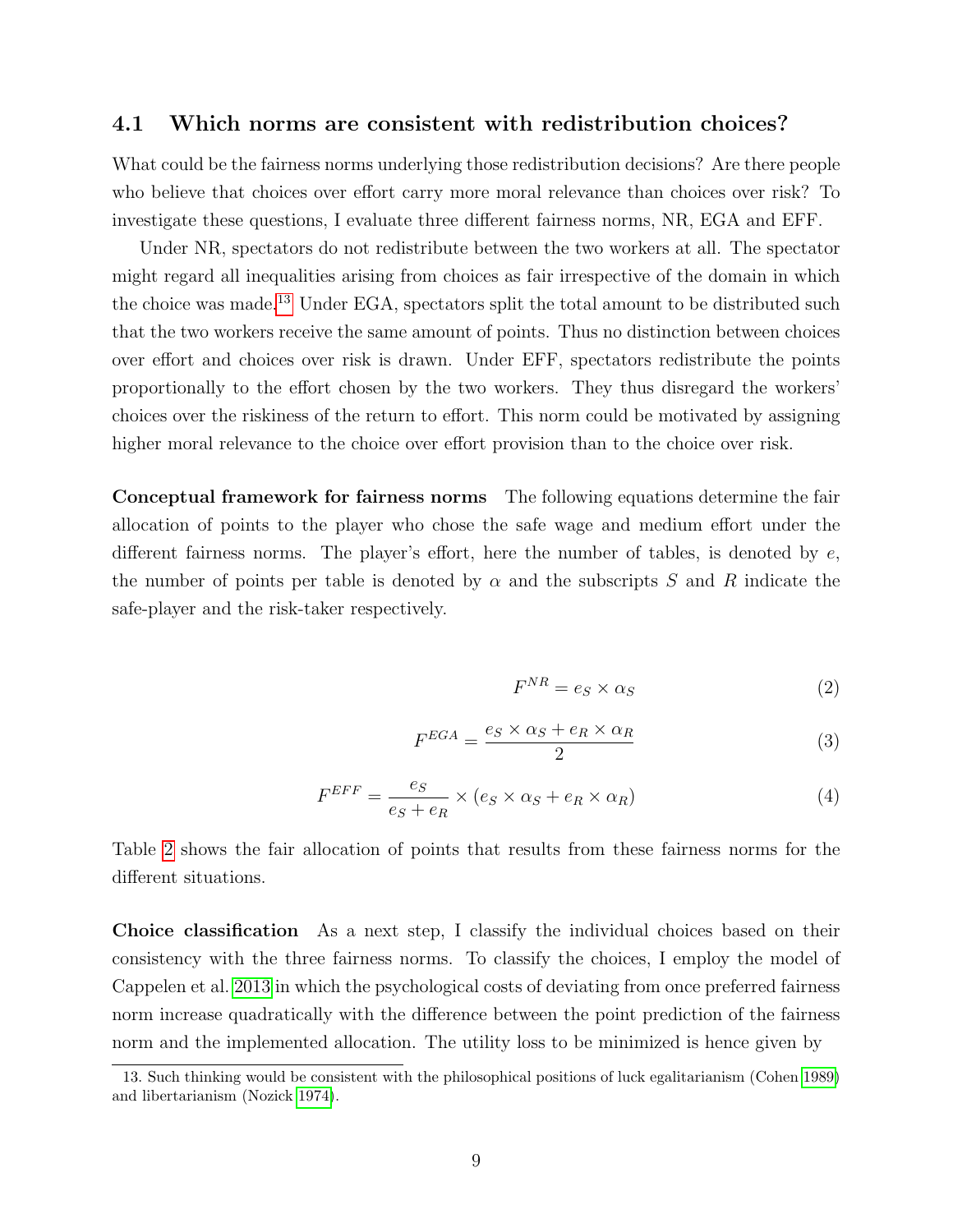|           | LuHi       | LuLo       | UnHi       | UnLo       |
|-----------|------------|------------|------------|------------|
|           | $t = 2950$ | $t = 1650$ | $t = 2050$ | $t = 1350$ |
| $F^{NR}$  | 1000       | 1000       | 1000       | 1000       |
| $F_{EGA}$ | 1475       | 825        | 1025       | 675        |
| $F^{EFF}$ | 1180       | 1100       | 820        | 900        |

<span id="page-12-0"></span>Table 2: Fair allocation of points under the different fairness norms

Notes: The table shows the fair allocation of points to the safe-player for the three fairness norms in the four situations of interest. The value  $t$  equals the maximal amount that can be allocated.

$$
V(i) = -\frac{(x_S(i) - F^k)^2}{t},\tag{5}
$$

where  $x<sub>S</sub>(i)$  are the points allocated to the safe player,  $F<sup>k</sup>$  is the fair allocation under the respective fairness norm k and t is the total amount of points that can be allocated.

For each of the fairness norms, I calculate the utility loss induced by the spectator's choice. I then assign as consistent fairness norm the fairness norm where the utility loss is minimized. I find that for 75.75% of the choices, the loss is minimized for NR, for 13.85% of the choices for EGA and for 10.39% of the choices for EFF.Hence, while NR is clearly the most frequent norm, EGA and EFF are consistent with a substantial share of the choices and to a fairly similar degree.<sup>[14](#page-12-1)</sup>

#### [FIGURE [3](#page-17-0) ABOUT HERE]

Evidence for the three fairness norms in the open-ended question The answers to the open-ended question provide further evidence that, while acceptance of choice is the dominant fairness notion, the amount of work a person chose is also a salient concept. I did not ask participants to comment on every redistributive decision separately. Their comments can thus refer to any of the four or five decisions they made. However, the participants had the chance to name as many motives for their decisions as they wished. The answers were

<span id="page-12-1"></span><sup>14. 79.62%</sup> of the choices meet exactly the fair allocation of points under the respective fairness norm. Of those, 90.41% redistribute exactly according to NR, 6.47% redistribute exactly according to EGA and 3.12% redistribute exactly according to EFF.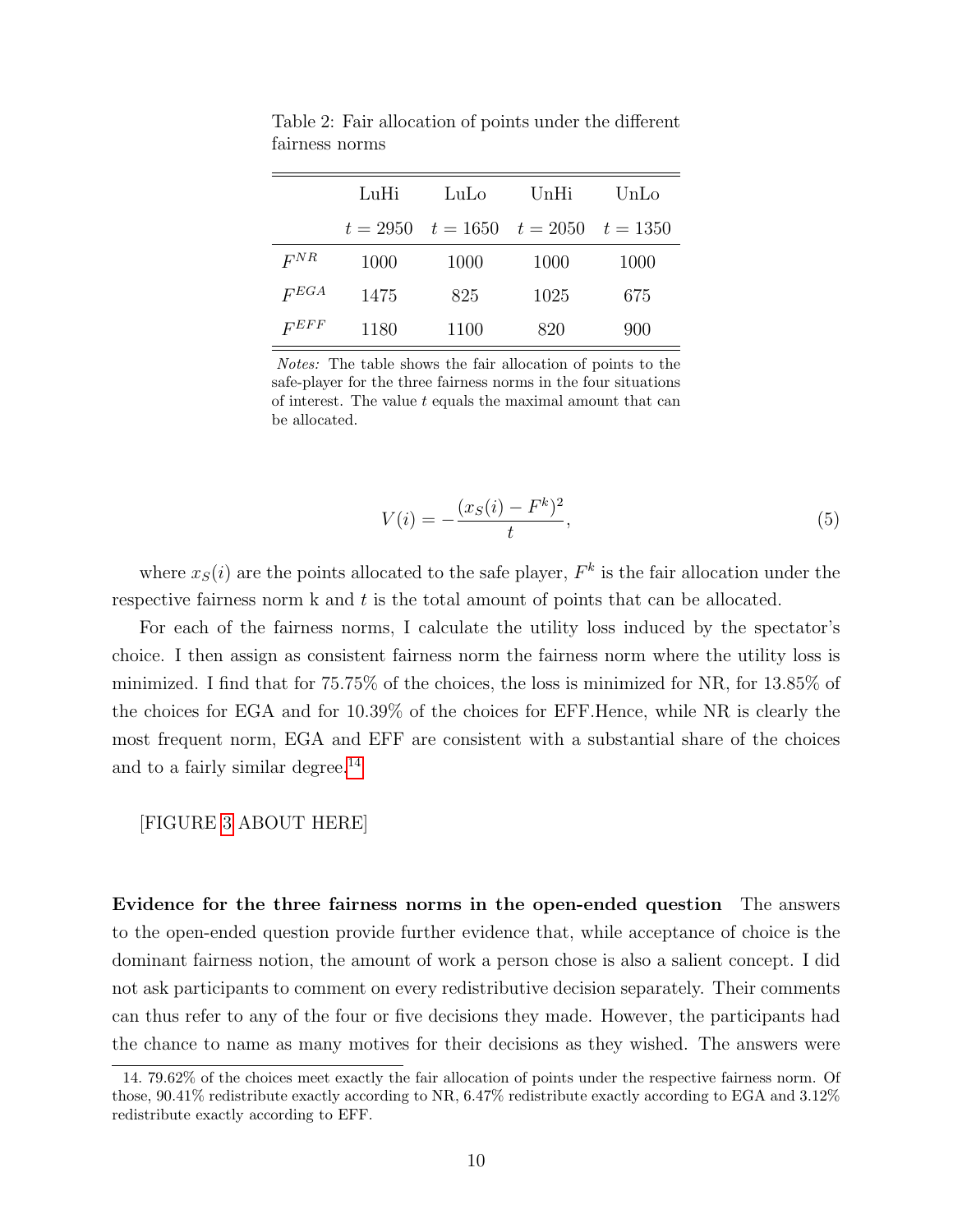classified independently by two student assistants who were given a list of motives that was created after my own reading of the comments. They could add categories if needed (see Brown and Clarke [2006\)](#page-19-9).

Of the 563 spectators, 468 are classified as referring to in their first or second to motives consistent with NR, EGA or EFF by both classifiers. Of those, 293 spectators  $(62.60\%)$ refer to the workers' own responsibility for the outcome or acceptance of results due to luck, 152 (32.48%) refer to effort-related motives and only 23 (4.91%) refer to outcome-egalitarian motives.<sup>[15](#page-13-0)</sup> The answers to the open-ended question thus provide further evidence that, while acceptance of choice is the dominant fairness notion, effort as displayed in the amount of work a person chose is also a salient consideration for almost a third of all spectators. Examples of the answers given can be found in Appendix [B.](#page-23-0)

#### 4.2 Are high-effort and low-effort risk-takers treated differently?

Next, I investigate whether risk-takers are treated differently if they chose high instead of low effort. I hypothesize that a risk-taker's good luck is perceived as more just when they chose high effort than when they chose low effort. In the same vein, I hypothesize that a risktaker's bad luck is perceived as more just when they chose low effort than when they chose high effort. For the analysis, I only look at whether redistribution between the risk-taker and the safe-player took place, irrespective of the amount redistributed.

Panel (a) of Figure [4](#page-18-0) shows the share of spectator decisions that redistributed points from the lucky risk-taker to the safe-player. If the high-effort risk-taker were treated more favourably, we would expect that points are less often taken away from the high-effort risktaker than from the low-effort risk-taker.

#### [FIGURE [4](#page-18-0) ABOUT HERE]

The opposite is true: points are more often taken away from the high-effort risk-taker than from the low-effort risk-taker (137 versus 55 out of 563 decisions). A Fisher exact test shows that the difference is highly statistically significant ( $p < 0.001$ ).

Panel (b) of Figure [4](#page-18-0) shows the share of spectator decisions that redistributed points from the safe-player to the unlucky risk-taker.If the the high-effort risk-taker were treated more favourably, we would expect that more often points are given to the high-effort risk-

<span id="page-13-0"></span><sup>15.</sup> The low share of comments related to outcome equality is surprising given the share of decisions that are consistent with this norm. This might just reflect, however, that people found it less noteworthy to talk about egalitarian redistribution or that the way in which they expressed their thinking could not easily be interpreted as egalitarian.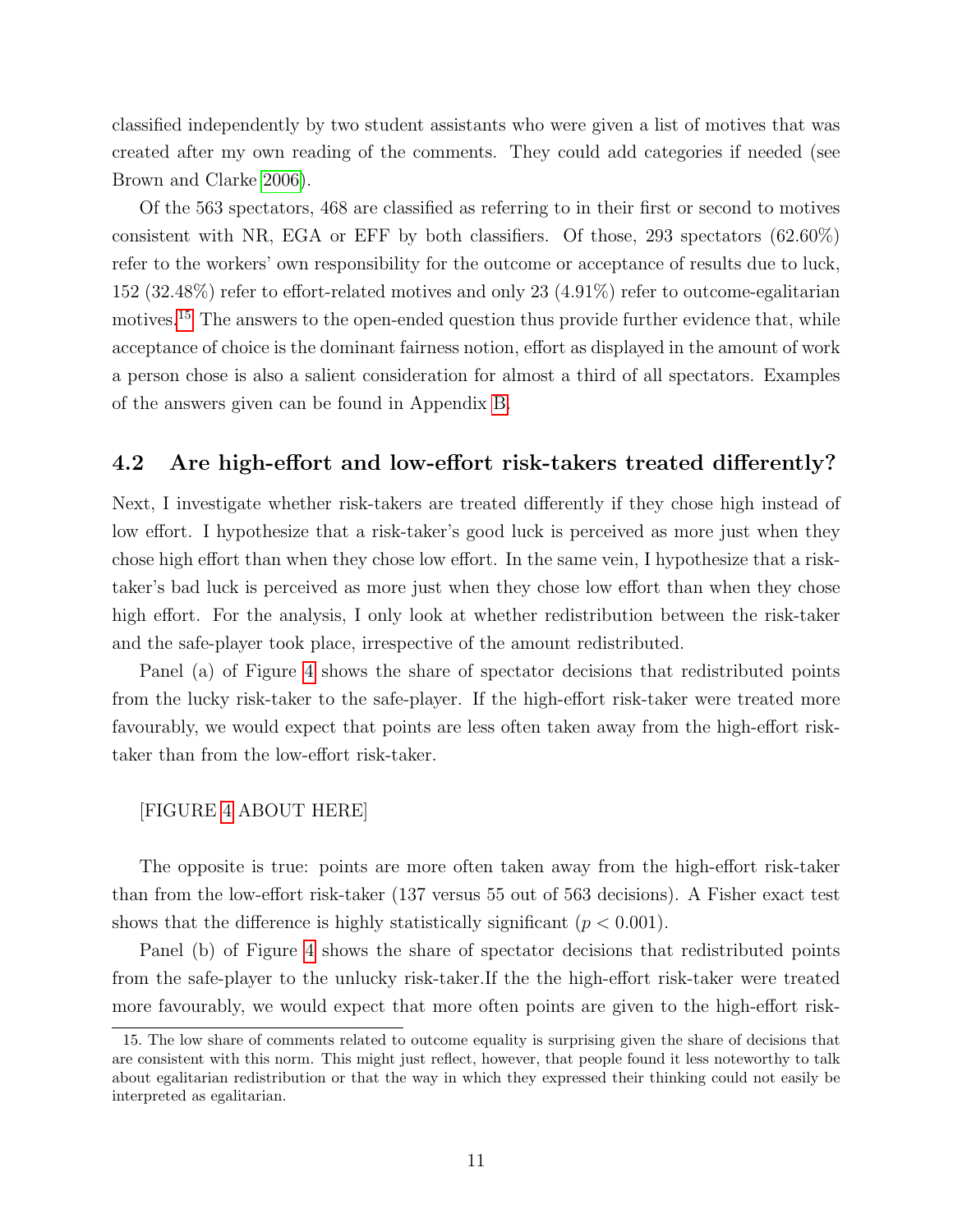taker than to the low-effort risk-taker. Again, the opposite is true: points are more often redistributed from the safe-player to the low-effort risk-taker than to the high-effort risktaker (126 versus 80 out of 563 decisions). A Fisher exact test shows that the difference is highly statistically significant  $(p < 0.001)$ .

The results are confirmed by a logistic regression controlling for individual fixed effects (see Table [A1](#page-22-0) in Appendix [A\)](#page-22-1). A favourable treatment of the high-effort risk-taker in comparison to the low-effort risk-taker thus cannot be observed. I will propose some possible explanations for why I do not find a favourable treatment of the high-effort risk-takers in the discussion.

### 5 Discussion

Financial gambling and investment as well as the appropriate political reactions thereto are vibrantly discussed topics within the broader debate on inequality. An important but often neglected argument in the debate is the antagonism between "idle money" and "hard work", reflected in choices over risk-taking and choices over effort-provision. This study contributes to the debate by investigating redistributive decisions in a novel experimental setting where inequality is due to both choices over effort and choices over risk-taking. The main contribution of the study is to point to the existence of a purely effort-related fairness norm that redistributes in a manner proportional to the effort chosen and disregards the chosen risk: In my sample, 10.93% of the decisions are classified as consistent with a norm that distributes proportionally to the effort chosen. In fact, the share of decisions consistent with this norm is similar to the share of decisions following an outcome-egalitarian norm, which lies at 13.85%.

The study thus provides the first evidence for a fairness norm that to date has received no attention in the empirical economic literature. The presence of a purely effort-based fairness norm shows that the distinction between factors within or out of individual control is insufficiently refined to understand fairness intuitions regarding inequality. Among factors within the control of the individual, different domains have to be distinguished to really understand how people think about inequality. In the context of the debate on rising inequality and the role of capital gains, the study suggests that at least in some cases people might support taxation of capital gains even when equal opportunities to take risks exist. However, the design of the study is too abstract and narrow to explain moral motivations on complex policy issues.

While effort choices seem to play a role in shaping spectators' judgments, many do not react at all to observed inequalities: in 72% of the spectators' choices no redistribution takes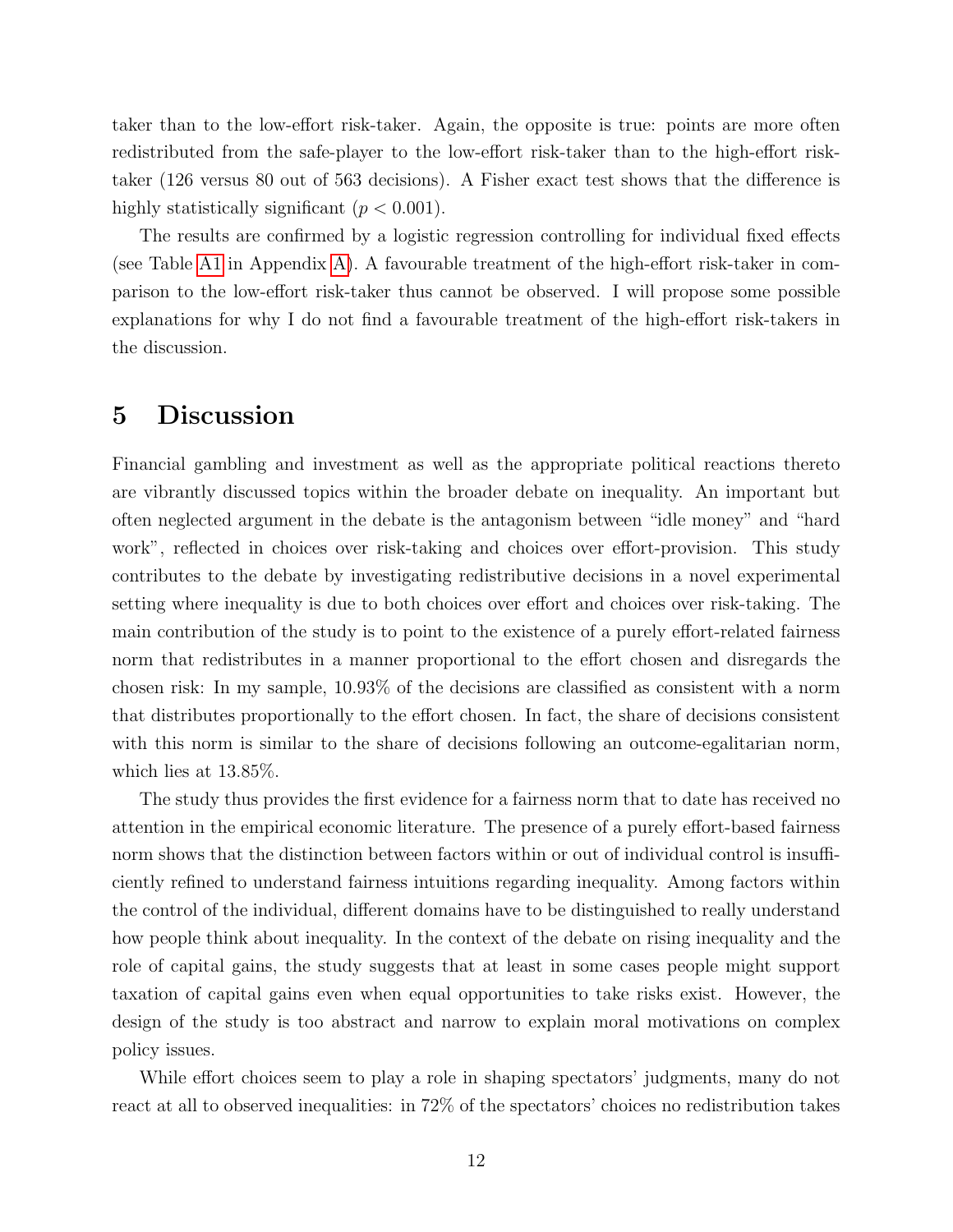place at all. A likely reason for the low frequency of redistribution is that the value of (noninterference with) individual freedom is deeply engrained in American culture (Kluegel and Smith [1986\)](#page-20-8). Indeed, Cappelen et al. [\(2020\)](#page-19-10) find that in a US sample, participants hold others accountable for their choices even when these choices do not meet basic criteria of free choice. Almås et al. [\(2020\)](#page-19-11) show that Americans more often follow a libertarian and less often an outcome-egalitarian norm than Norwegians.

I do not find that high-effort risk-takers are granted their gains or compensated for for their losses more often than low-effort risk-takers. This is remarkable given the importance of hard work in American ideology (Kluegel and Smith [1986\)](#page-20-8). Three explanations come to mind: first, the above mentioned valuation of free choice might have trumped any other existing fairness considerations. Second, alongside the American dream that believes in hard work, there also exists, according to Cullen [\(2004\)](#page-20-15), a Hollywood-inspired "dream of the coast" that advocates an effortless route to fame and fulfillment. Reaping the benefits of risk-taking without having worked hard might thus be judged fair. Third, the low-effort risk-takers might in absolute terms have exerted enough effort to not be perceived as lazy.

This study is only a first step and more empirical research is needed to increase our understanding of the moral relevance of different choice domains in general and the interplay between risk-taking and effort provision specifically. In my design, the high-effort worker always gains more than the low-effort worker, no matter the risk-decision. Would people assign more moral relevance to effort provision if respecting the risk decision would entail reversing this order? How is the distribution of fairness norms in countries where individual freedom is less ideologically loaded? Last, is risk-taking perceived as something that is more feasible for richer individuals and to what degree does differential access to risk-taking shape its moral relevance in comparison to effort-provision? Given that gains from risk-taking are of increasing importance for economic inequality and for the political debate on how to respond to it, further investigation of these blind spots is a worthwhile endeavour.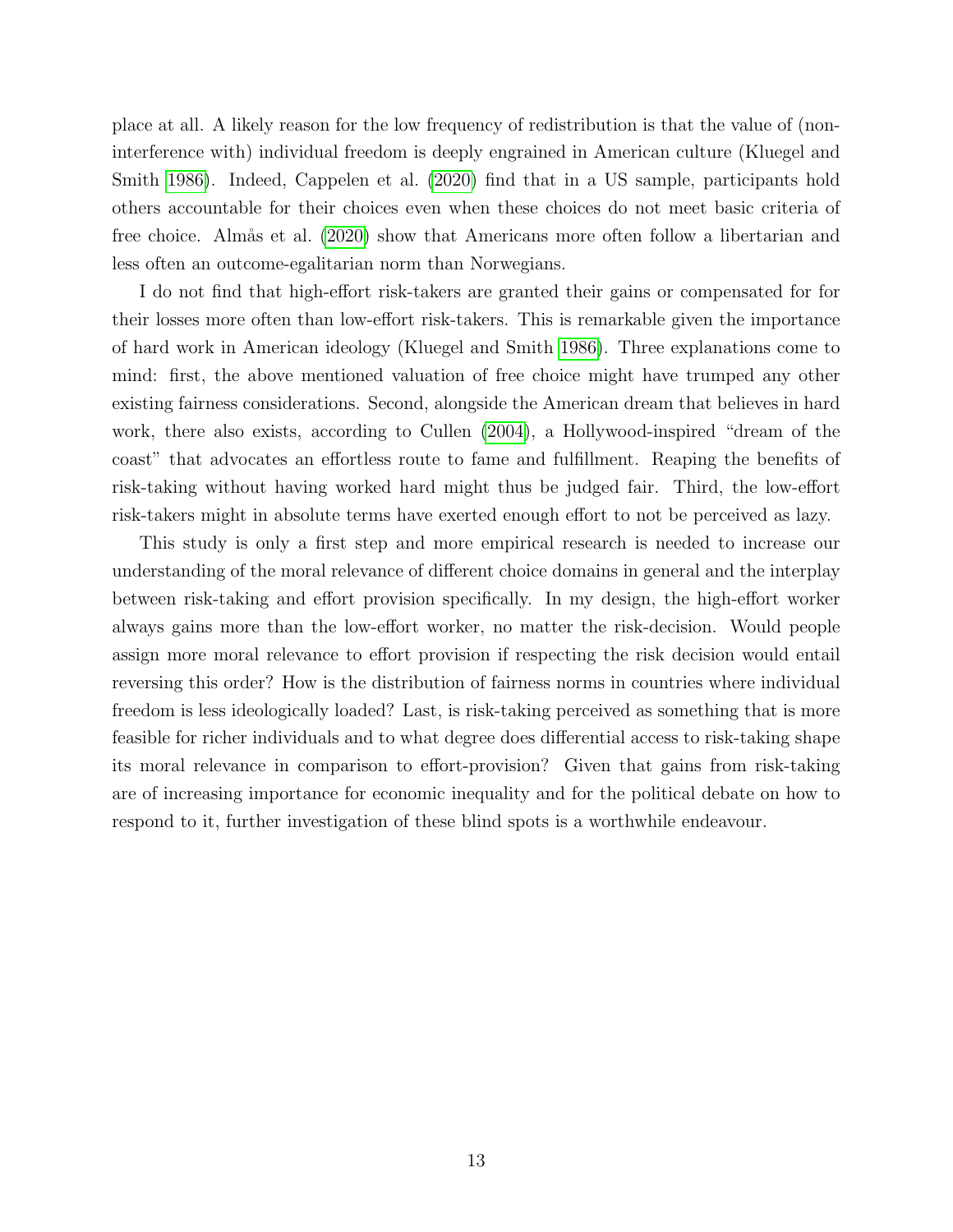# <span id="page-16-1"></span>6 Figures



Figure 1: Gini coefficients before and after redistribution

Notes: The figure shows the average Gini coefficient for the four situations of interest for the subsample of choices in which redistribution took place.

Figure 2: Redistribution choices in the four situations of interest

<span id="page-16-0"></span>

Notes: The figure shows the empirical cumulative density function of the points allocated to the safeplayer. The amount of points that could be distributed to the safe-player differ between the situations. For all situations, an allocation of 1000 points means that the spectator did not redistribute at all.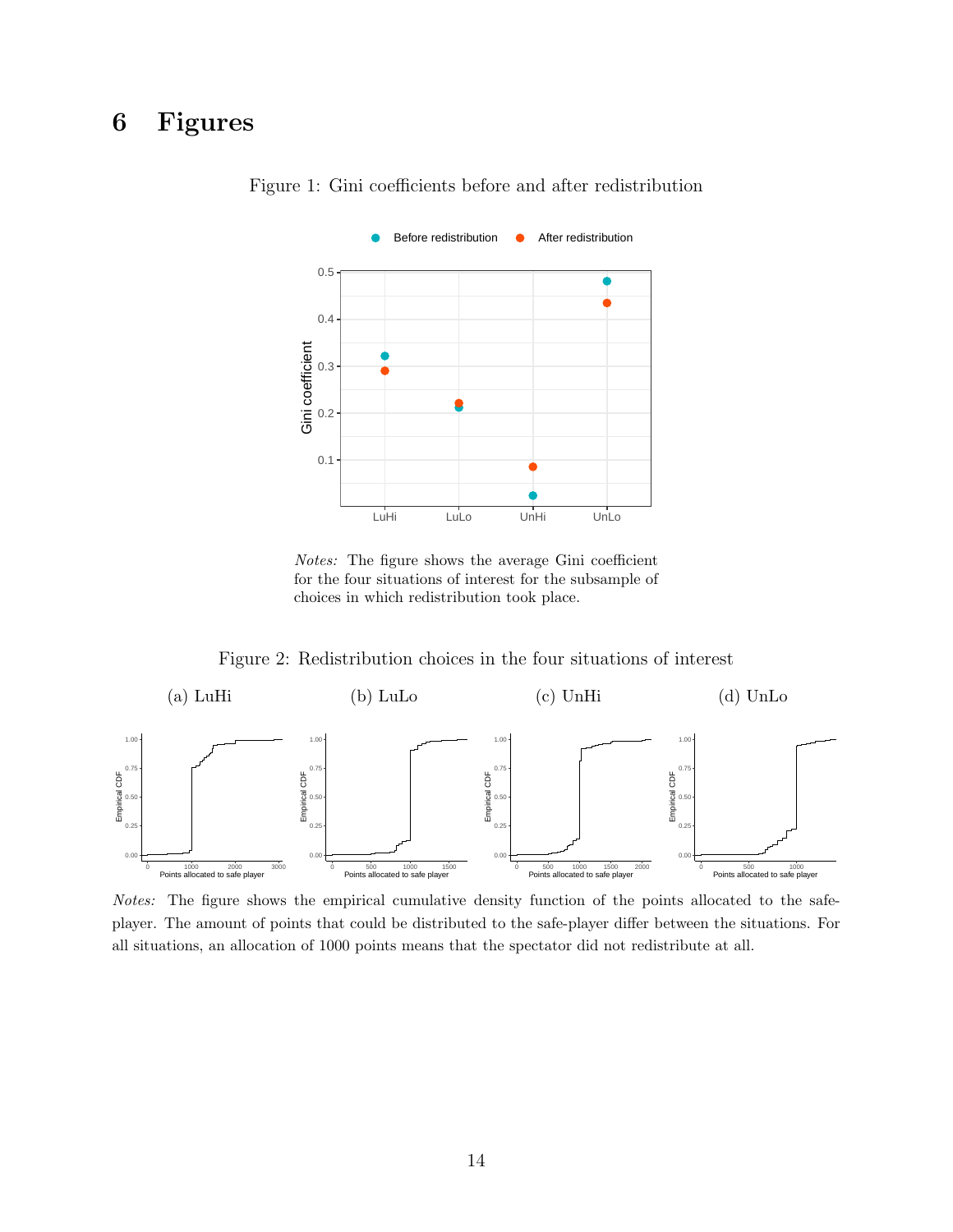<span id="page-17-0"></span>

Figure 3: Norm classification of redistribution choices

Notes: The figure shows the points allocated to the safe-player for all choices where redistribution took place. The lines show the fair allocation of points under the respective fairness norm. The colours indicate the classification of the respective choice.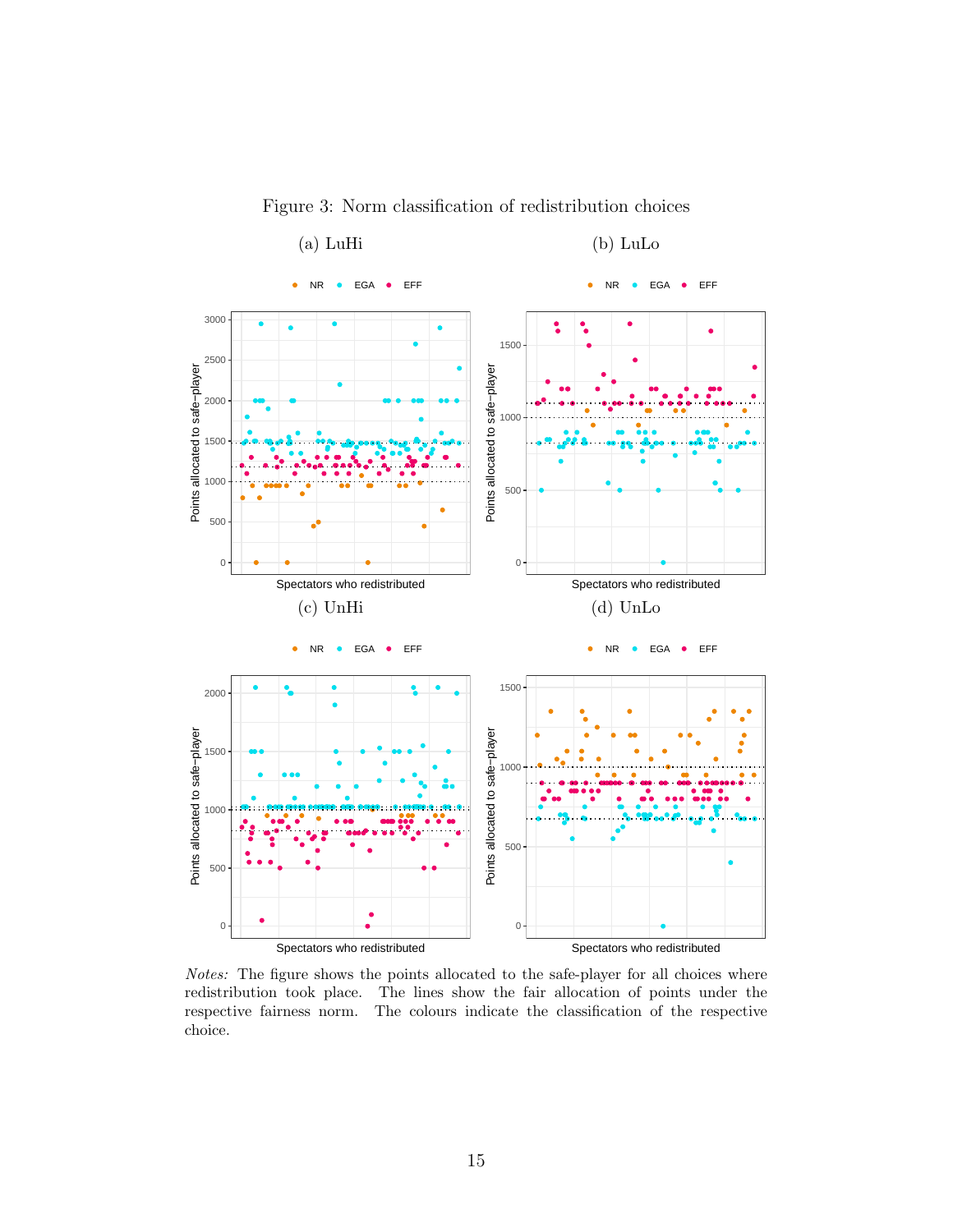Figure 4: Redistribution between risk-taker and safe-player

<span id="page-18-0"></span>

Notes: The figure shows the redistribution between the risk-taker and the safe-player. Panel (a) shows the share of the spectators' choices where points are redistributed from the lucky risk-taker to the safe-player. Panel (b) shows the share of the spectators' choices where points are redistributed from the safe-player to the unlucky risk-taker.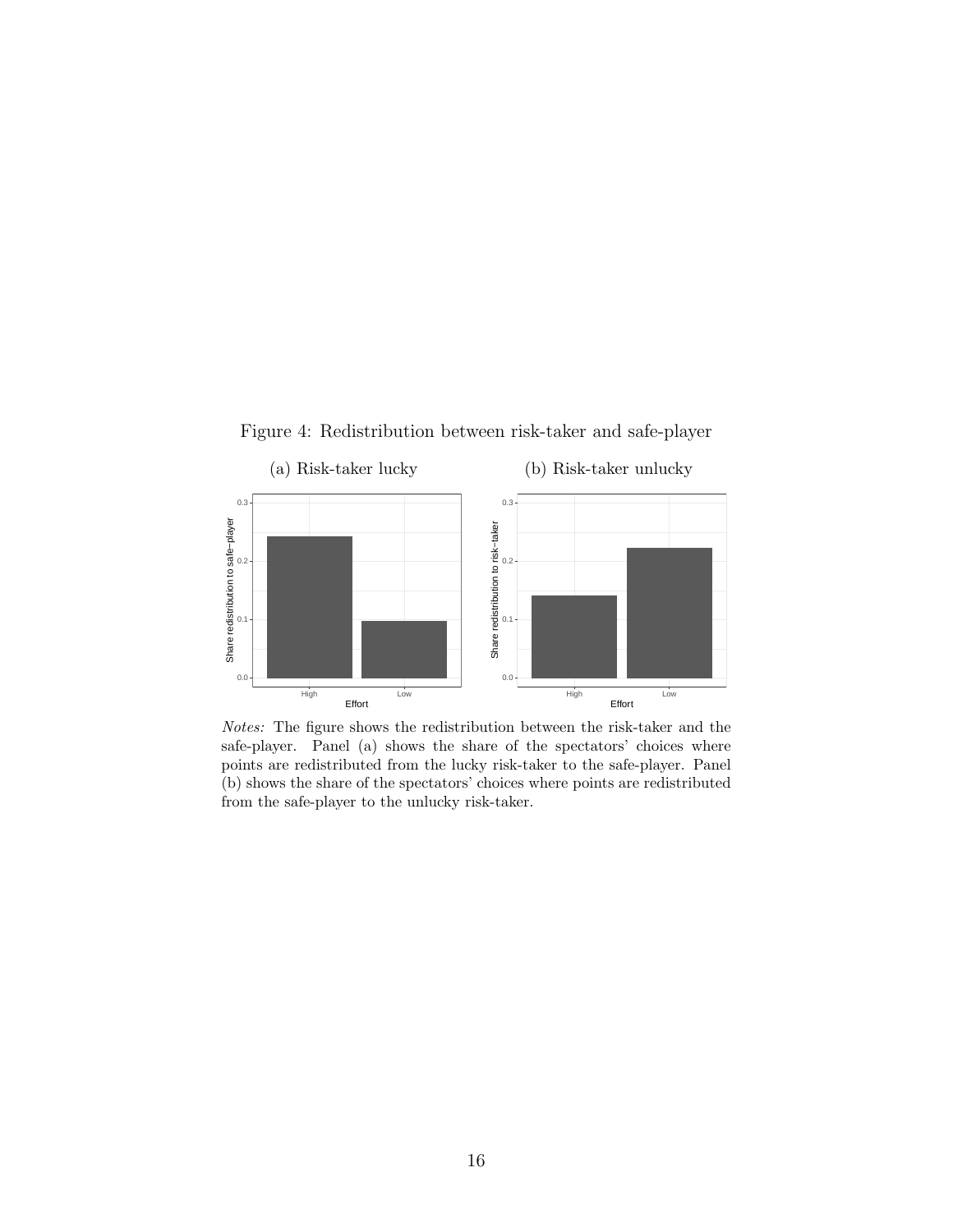### References

- <span id="page-19-7"></span>Adams, J. Stacy. 1965. "Inequity in social exchange." Advances in Experimental Social Psychology 2:267–299.
- <span id="page-19-0"></span>Alesina, Alberto, and Paola Giuliano. 2011. "Preferences for redistribution." Handbook of Social Economics 1:93–131.
- <span id="page-19-2"></span>Alesina, Alberto, and Eliana La Ferrara. 2005. "Preferences for redistribution in the land of opportunities." Journal of Public Economics 89:897–931.
- <span id="page-19-11"></span>Almås, Ingvild, Alexander W. Cappelen, and Bertil Tungodden. 2020. "Cutthroat capitalism versus cuddly socialism: Are Americans more meritocratic and efficiency-seeking than Scandinavians?" *Journal of Political Economy* 128 (5): 1753–1788.
- <span id="page-19-8"></span>Bradbury, Katharine, and Robert K. Triest. 2016. "Introduction: Inequality of economic opportunity." The Russell Sage Foundation Journal of the Social Sciences 2 (2): 1–43.
- <span id="page-19-9"></span>Brown, Virginia, and Victoria Clarke. 2006. "Using thematic analysis in psychology." Qualitative Research in Psychology 3 (2): 77–101.
- <span id="page-19-10"></span>Cappelen, Alexander W., Sebastian Fest, Erik Ø. Sørensen, and Bertil Tungodden. 2020. "Choice and personal responsibility: What is a morally relevant choice?" Review of Economics and Statistics: 1–35.
- <span id="page-19-3"></span>Cappelen, Alexander W., Astri D. Hole, Erik Ø. Sørensen, and Bertil Tungodden. 2007. "The pluralism of fairness ideals: An experimental approach." American Economic Review 97 (3): 818–827.
- <span id="page-19-6"></span>Cappelen, Alexander W., Karl O. Moene, Siv-Elisabeth Skjelbred, and Bertil Tungodden. 2017. The merit primacy effect. HCEO Working Paper no. 047. Human Capital and Economic Opportunity Working Group.
- <span id="page-19-4"></span>Cappelen, Alexander W., Karl O. Moene, Erik Ø. Sørensen, and Bertil Tungodden. 2013. "Just luck: An experimental study of risk-taking and fairness." American Economic Review 124 (4): 1398–1413.
- <span id="page-19-5"></span>Cettolin, Elena, and Franziska Tausch. 2015. "Risk-taking and risk-sharing: Does responsibility matter?" *Journal of Risk and Uncertainty* 50 (3): 229–248.
- <span id="page-19-1"></span>Chomsky, Noam. 2017. Requiem for the American Dream: The 10 principles of concentration of wealth and power. Edited by Peter Hutchison, Kelly Nyks, and Jared P. Scott. Seven Stories Press.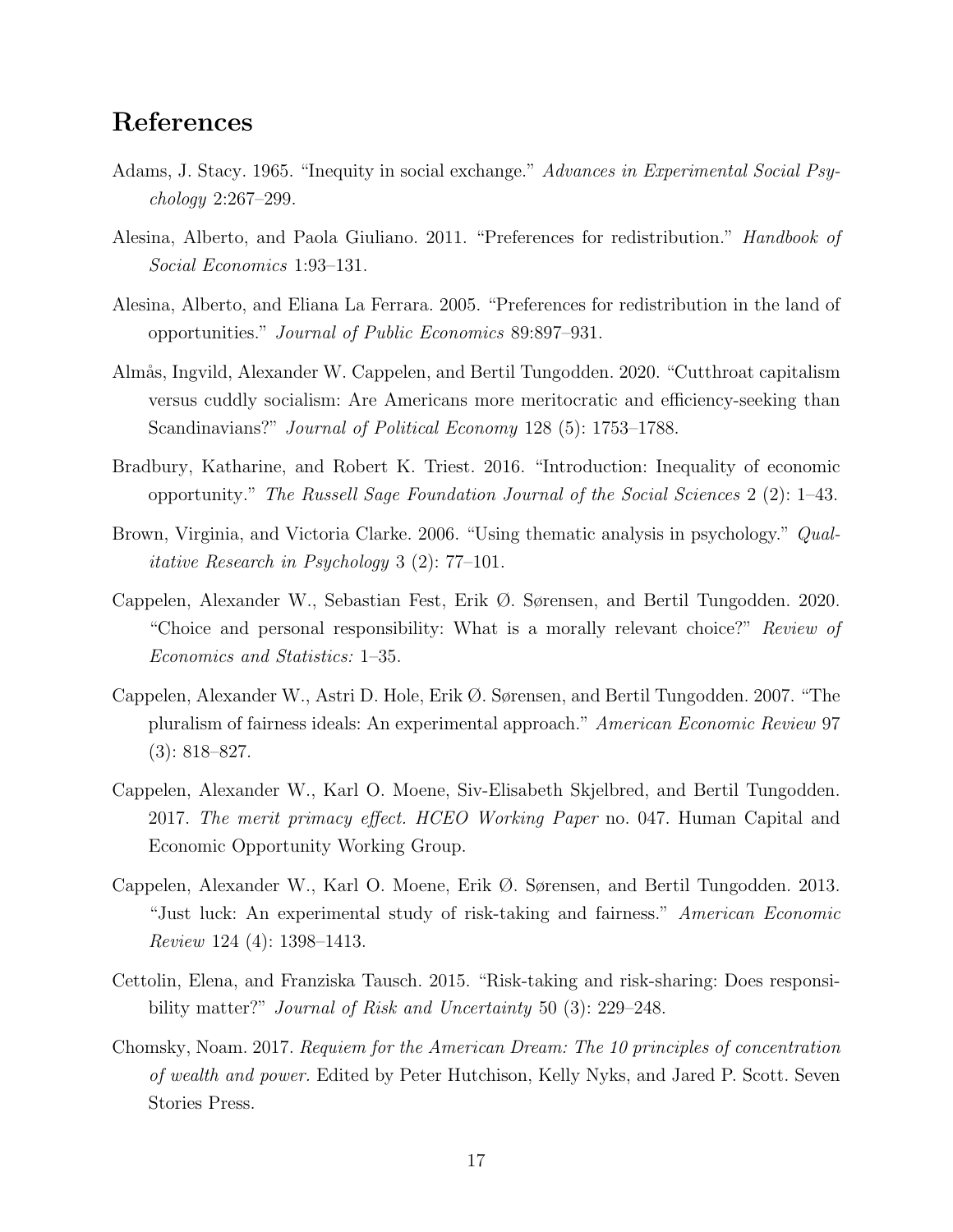<span id="page-20-1"></span>Cohen, Gerald A. 1989. "On the currency of egalitarian justice." Ethics 99 (4): 906–944.

- <span id="page-20-15"></span>Cullen, Jim. 2004. The American Dream: A short history of an idea that shaped a nation. Oxford University Press.
- <span id="page-20-3"></span>Fong, Christina. 2001. "Social preferences, self-interest, and the demand for redistribution." Journal of Public Economics 82 (2): 225–246.
- <span id="page-20-7"></span>Frohlich, Norman, Joe Oppenheimer, and Anja Kurki. 2004. "Modeling other-regarding preferences and an experimental test." Public Choice 119 (1/2): 91–117.
- <span id="page-20-12"></span>Gaertner, Wulf, and Erik Schokkaert. 2012. *Empirical social choice: Questionnaire-experimental* studies on distributive justice. Cambridge: Cambridge University Press.
- <span id="page-20-11"></span>Güth, Werner, and Hartmut Kliemt. 2010. "What ethics can learn from experimental economics - If anything." European Journal of Political Economy 26 (3): 302–310.
- <span id="page-20-8"></span>Kluegel, James R. John, and Eliot R. Smith. 1986. Beliefs about inequality: Americans' views of what is and what ought to be. Aldine de Gruyter, New York.
- <span id="page-20-5"></span>Konow, James. 2000. "Fair shares: Accountability and cognitive dissonance in allocation decisions." American Economic Review 90 (4): 1072–1091.
- <span id="page-20-6"></span>Krawczyk, Michał. 2010. "A glimpse through the veil of ignorance: Equality of opportunity and support for redistribution." Journal of Public Economics 94 (1-2): 131–141.
- <span id="page-20-13"></span>Kube, Sebastian, and Christian Traxler. 2011. "The interaction of legal and social norm enforcement." *Journal of Public Economic Theory* 13 (5): 639–660.
- <span id="page-20-2"></span>Mazzucato, Mariana. 2018. The Value of Everything: Making and Taking in the Global Economy. London: Allen Lane.
- <span id="page-20-10"></span>Miller, David. 1992. "Distributive justice: What the people think." *Ethics* 102 (3): 555–593.
- <span id="page-20-9"></span>Mollerstrom, Johanna, Bjørn Atle Reme, and Erik Ø. Sørensen. 2015. "Luck, choice and responsibility - An experimental study of fairness views." Journal of Public Economics 131:33–40.
- <span id="page-20-14"></span>Nozick, Robert. 1974. State, anarchy and utopia. Oxford: Blackwell.
- <span id="page-20-4"></span>Oorschot, Wim van. 2006. "Making the difference in social Europe: Deservingness perceptions among citizens of European welfare states." Journal of European Social Policy 16 (1): 23–42.
- <span id="page-20-0"></span>Piketty, Thomas. 2013. Capital in the twenty-first century. Harvard University Press.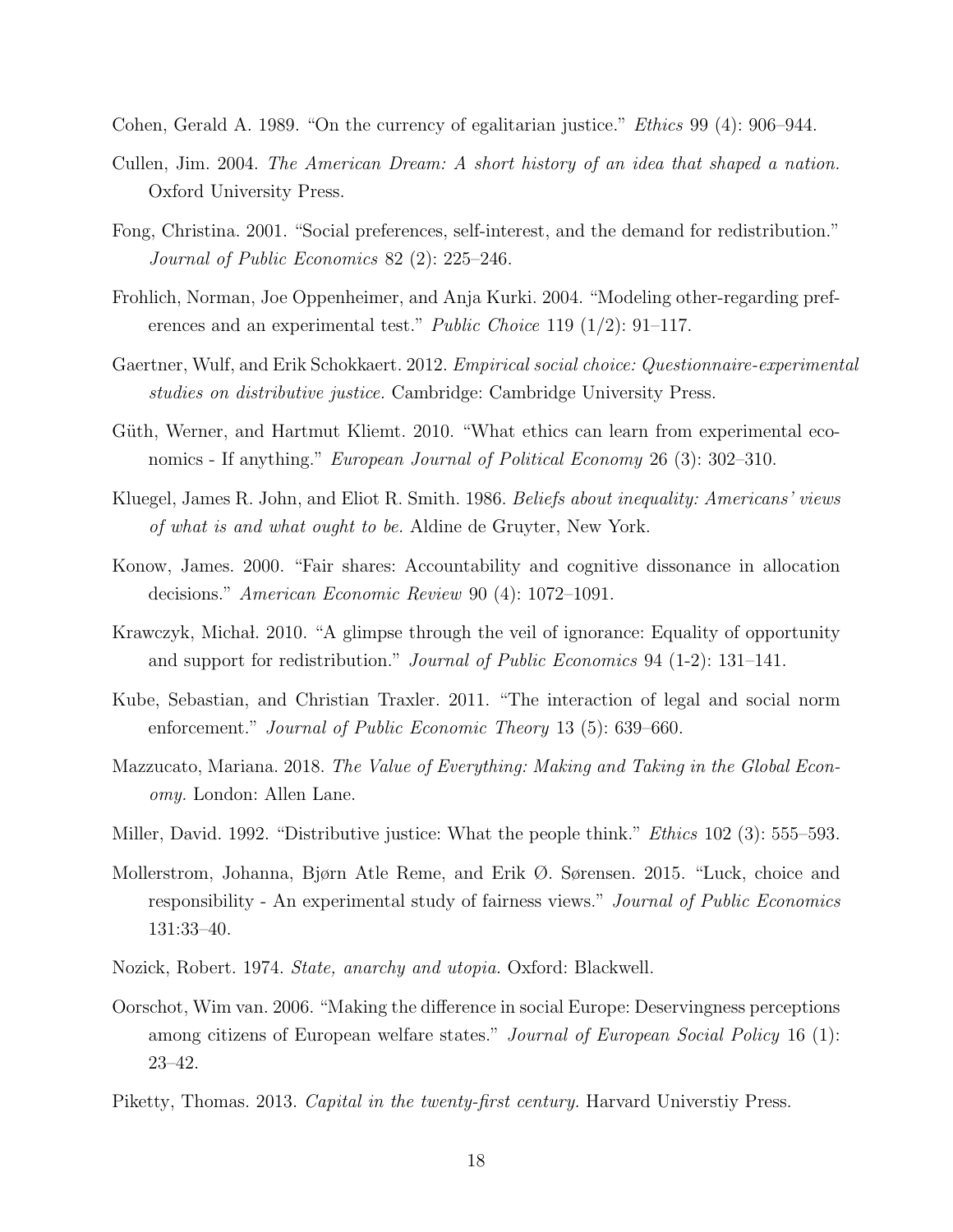- <span id="page-21-1"></span>Piketty, Thomas, Emmanuel Saez, and Gabriel Zucman. 2018. "Distributional national accounts: Methods and estimates for the United States." The Quarterly Journal of Economics 133 (2): 553–609.
- <span id="page-21-3"></span>Roemer, John E., and Alain Trannoy. 2016. "Equality of opportunity: Theory and measurement." Journal of Economic Literature 54 (4): 1288–1332.
- <span id="page-21-0"></span>Saez, Emmanuel, and Gabriel Zucman. 2016. "Wealth inequality in the United States since 1913: Evidence from capitalized income tax data." Quarterly Journal of Economics 131  $(1): 519 - 578.$
- <span id="page-21-2"></span>. 2019. The triumph of injustice: How the rich dodge taxes and how to make them pay. New York: W. W. Norton.
- <span id="page-21-4"></span>Sandel, Michael. 2020. The tyranny of merit: What's become of the common good? Penguin Books Ltd.
- <span id="page-21-5"></span>Trhal, Nadja, and Ralf Radermacher. 2009. "Bad luck vs. self-inflicted neediness - An experimental investigation of gift giving in a solidarity game." Journal of Economic Psychology 30 (4): 517–526.
- <span id="page-21-6"></span>Walster, Elaine, Ellen Berscheid, and G William Walster. 1973. "New directions in equity research." Journal of Personality and Social Psychology 25 (2): 151–176.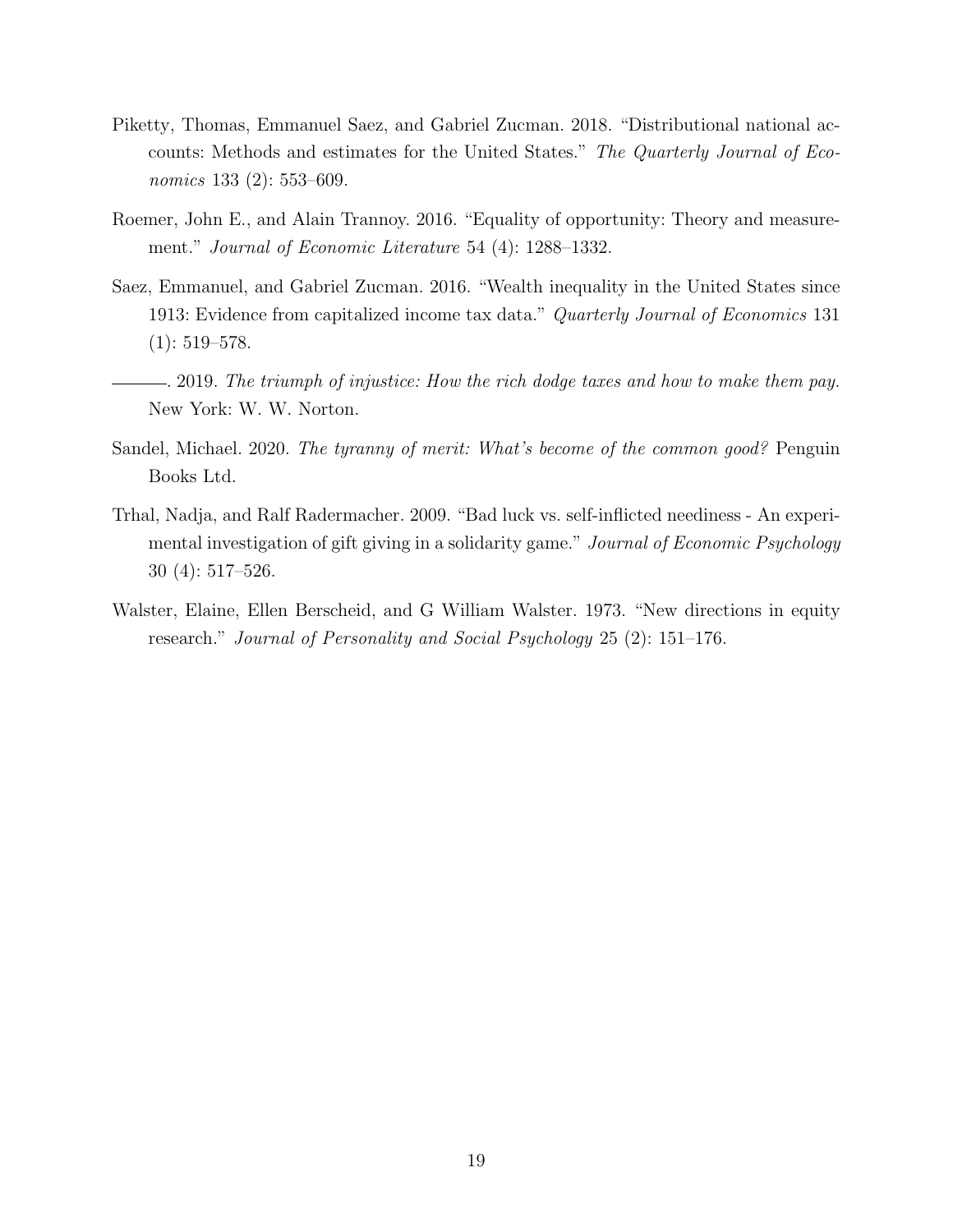## Appendix

### <span id="page-22-1"></span><span id="page-22-0"></span>A Additional tables

|                |                    | Dependent variable: |
|----------------|--------------------|---------------------|
|                | $(1)$ Lucky: Taken | (2) Unlucky: Comp   |
| Effort:low     | $-0.15***$         | $0.08***$           |
|                | (0.02)             | (0.01)              |
| Fixed effects? | Yes                | Yes                 |
| Observations   | 1,126              | 1,126               |

Table A1: Effect of effort on redistribution

*Notes:* Standard errors in parentheses, where \* p < 0.05, \*\* p < 0.01, \*\*\*  $p < 0.001$ . The table shows average marginal effect from logistic regressions. In model (1) the dependent variable is a dummy equal to 1 if points where redistributed from the lucky risk-taker to the safe player and 0 otherwise. In model (2) the dependent variable is a dummy equal to 1 if points where redistributed from the safe player to the unlucky risk-taker and 0 otherwise. Eff:low is a dummy equal to 1 if the risk-taker exerted low effort and 0 if she exerted high effort.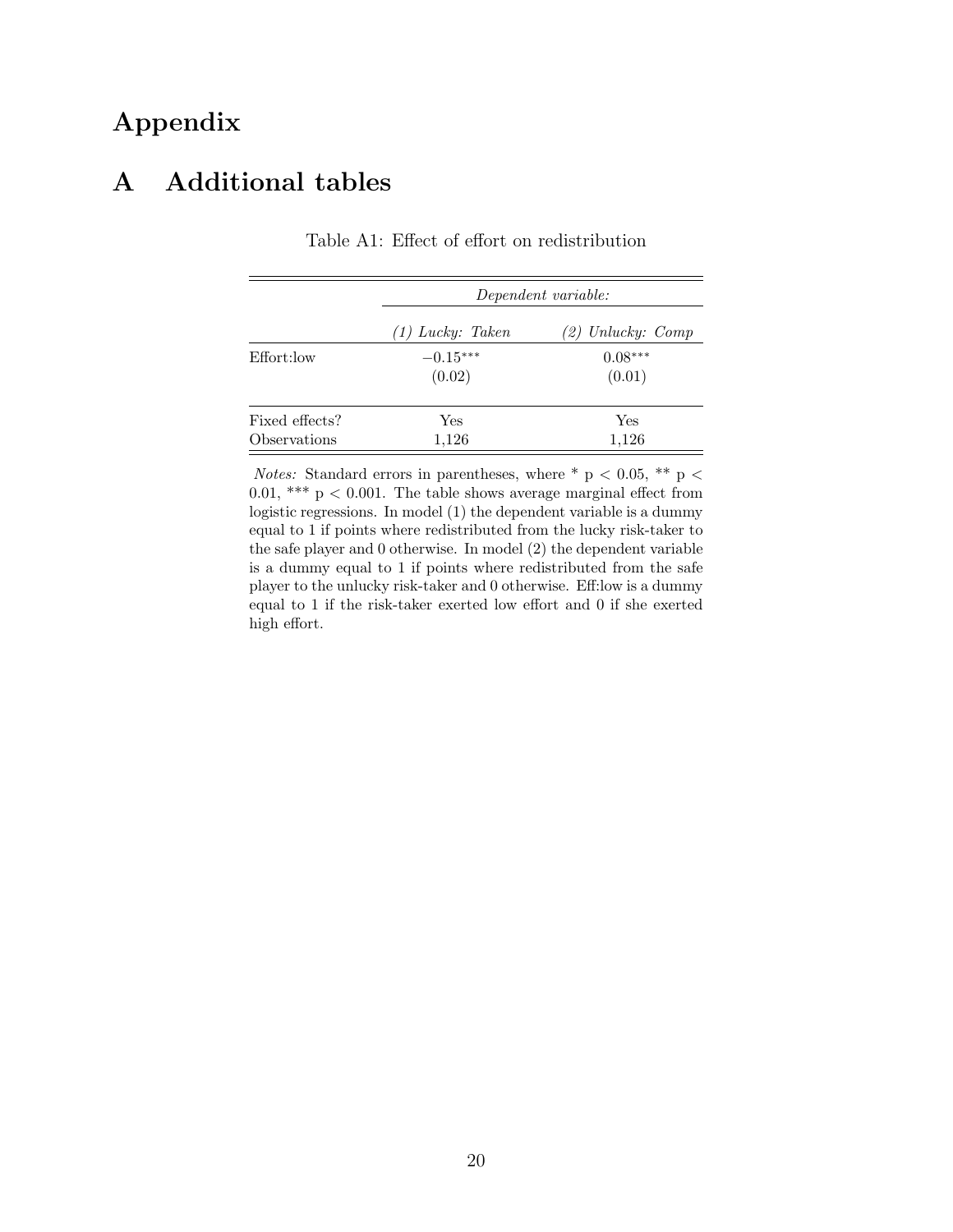### <span id="page-23-0"></span>B Examples open-ended questions

#### Comments classified as choice-related

"Everyone made their own choices in the task, as such they received points in accordance with the risks they chose and the amount of work they decided to do."

"I felt those who gambled and won or lost deserved their outcome with the rest of the points determined by performance. I didn't think it would be fair to adjust outcomes."

"If they performed poorly or decided to risk losing the lottery, they should be punished for it. They understood the potential consequences, so that's how I chose."

#### Comments classified as equality-related

"I think it would be fair to split the points, since everyone will be equally happy that way." "I thought that each participant should get the same payout regardless of their input. I thought that some people may have more difficulty with the task than others."

"I just wanted to make sure everyone was even and nothing was unfair."

#### Comments classified as effort-related

"I was focused on rewarding whoever did better work."

"I chose to reward the person who did the most tables in order to be fair. They did more work and spent more time and should be compensated."

"I gave more benefit to the players who chose to complete more tables. They worked harder, therefore I feel they deserved a larger cut whether or not they won the lottery etc."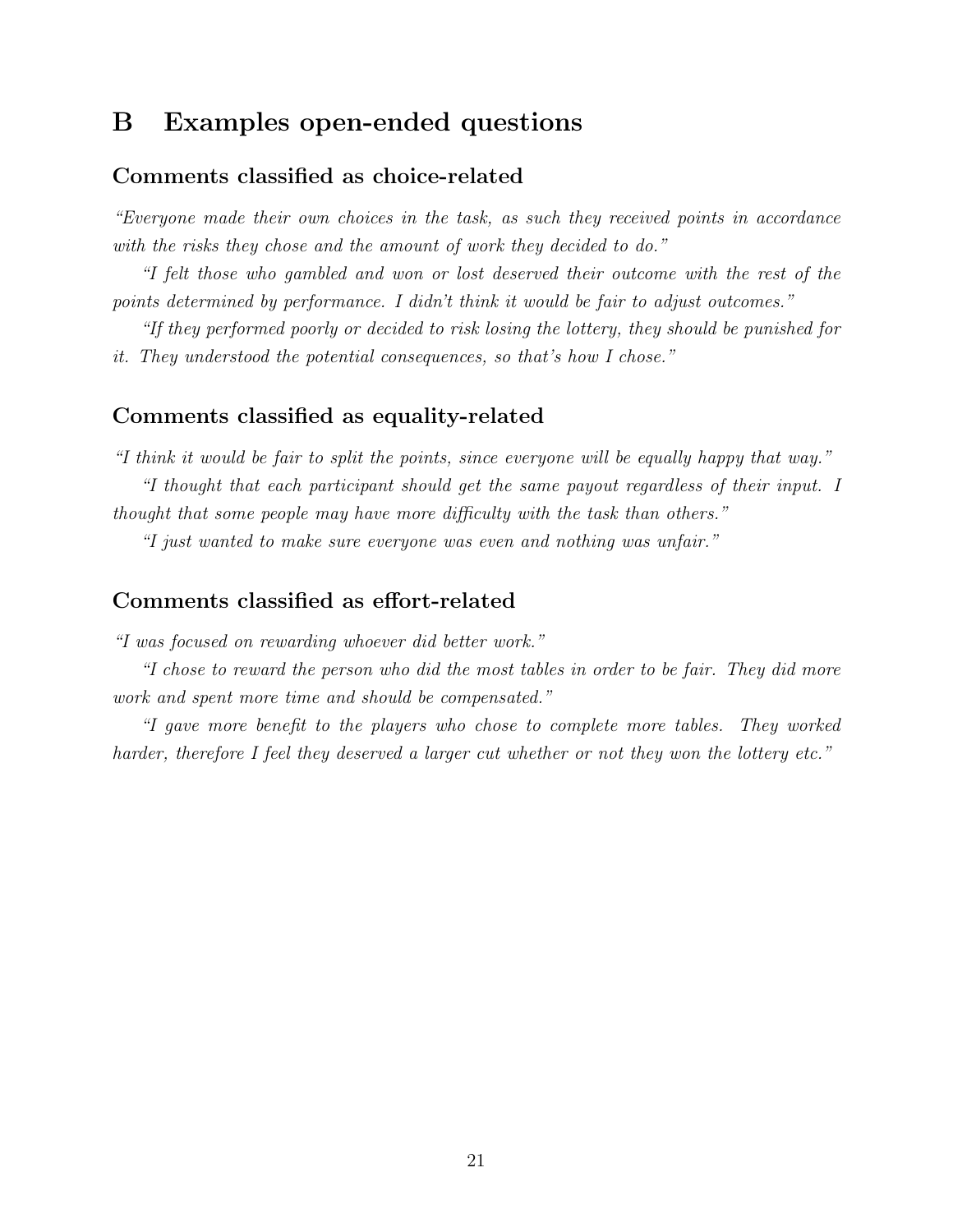# <span id="page-24-0"></span>C Instructions

The following section provides the instructions and the questionnaire that were given to the spectators.

### Redistribution instructions

Role: In a previous study on this platform, participants worked on a simple task we gave them and earned points depending on the choices they made. The details of the study will be explained as you move on.

For now, it is important for you to know that these participants were randomly and anonymously put together in pairs of two. You will be randomly assigned to one of those pairs. Your task is to state which division of the points you consider to be fair.

Your choices hence do not influence your own payoff but will influence the payoff of the two other participants.

You will see a series of situations where you have to allocate points. One of the situations that you will see was in fact the situation that the participants experienced. With 25 percent probability your decision in that situation will determine these participants' payoff (with 75 percent probability it is determined by another participant, but it is never determined by anyone in the pair).

Description setting workers: What did the other participants do? Participants in the other study were faced with two main choices, how much to work on a task and whether to receive a fixed amount of points per task solved or participate in a lottery. They were told that additionally to a flat payment they might receive a bonus that will be influenced by their choices. Their main task was to count zeros in a series of tables. The figure below shows an example of their work screen.

#### [screen counting 0s task]

They had to indicate the number of zeros using the slider. If their input was wrong, they had to wait 30 seconds before they could try again. They had three trials per table. If they did not give the correct answer within these three trials, their participation in the study was over.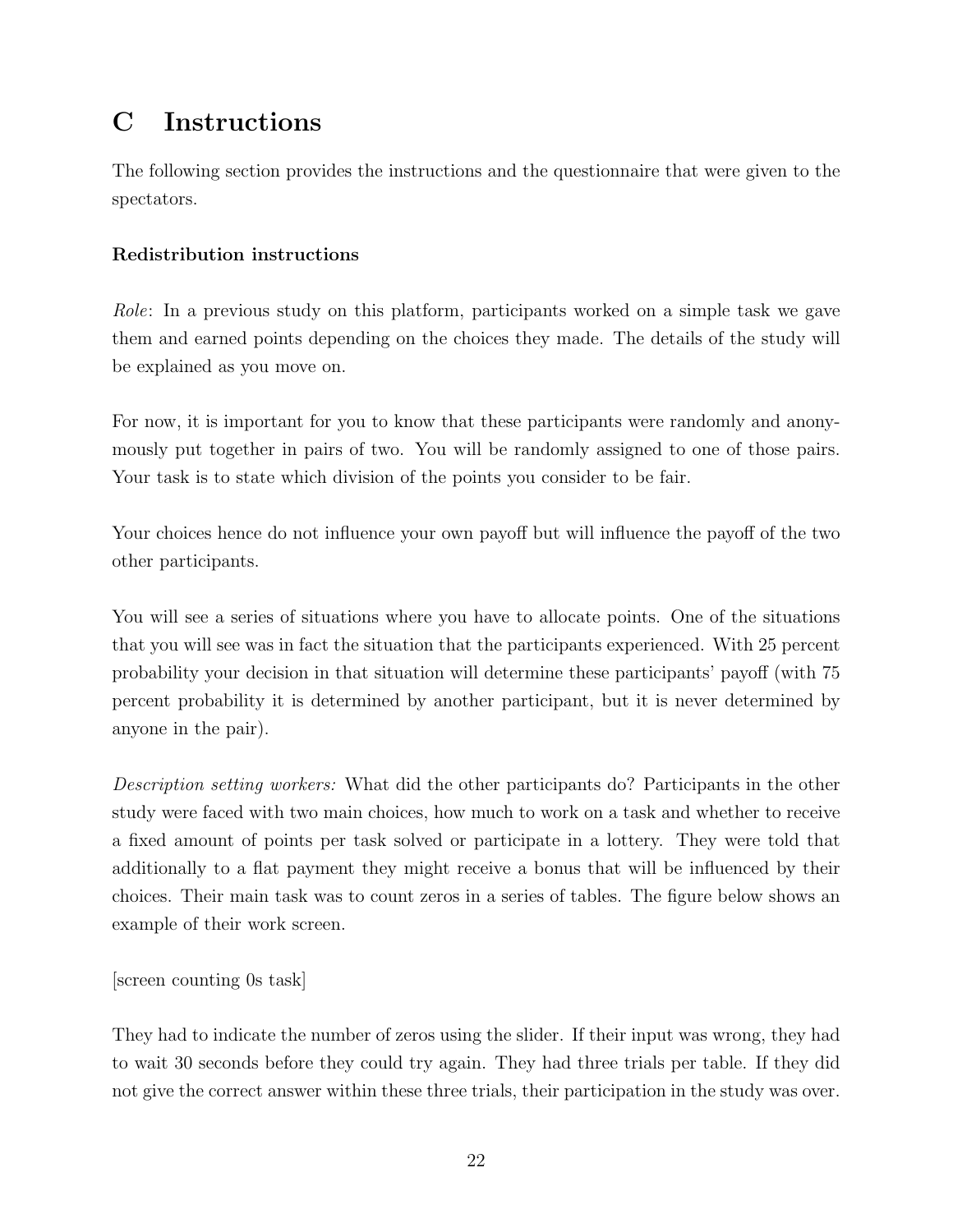Crucially, after having done one try-out table, participants had the free choice of whether to solve 5, 10 or 15 tables.

Counting 0s trial: In order to get a feeling for the work that participants in the other study did, we would like you to now solve one table yourself. If you are not successful within three trials, your participation in this study is over and you are not eligible for payment.

[Counting 0s task and feedback on performance.]

Wage info workers: Points mode: Additionally to the amount of tables they wanted to solve, participants also had the choice whether they wanted to receive a fixed amount of points per table solved or participate in a lottery. More specifically, the choice they faced was the following:

- Option A: Receive 100 points per table
- Option B: Receive 70 points per table with a fifty percent probability or receive 130 points per table with a fifty percent probability.

Note that in case a participant chose option B, whatever amount of points is randomly drawn is the amount of points he receives per table throughout the study, i.e. for all tables solved. He only learned about which amount of points was drawn for him at the end of the study.

Bonus Info: Bonus payment: The amount of points they scored in this study were translated into Dollar such that:  $100 \text{ points} = $0.10$ . The participants in the other study were not told any details about this study nor that such a study will exist. They knew, however, that the amount of points they score will not be automatically translated into their personal payoff.

#### [Control questions]

Introduction allocation: The picture below shows you how your decision screen will look like.

As you can see, you are provided with information regarding the numbers of tables the participants solved, whether they received a fixed amount of points per table or participated in the lottery and, in case that they chose the lottery, whether they were lucky or unlucky. In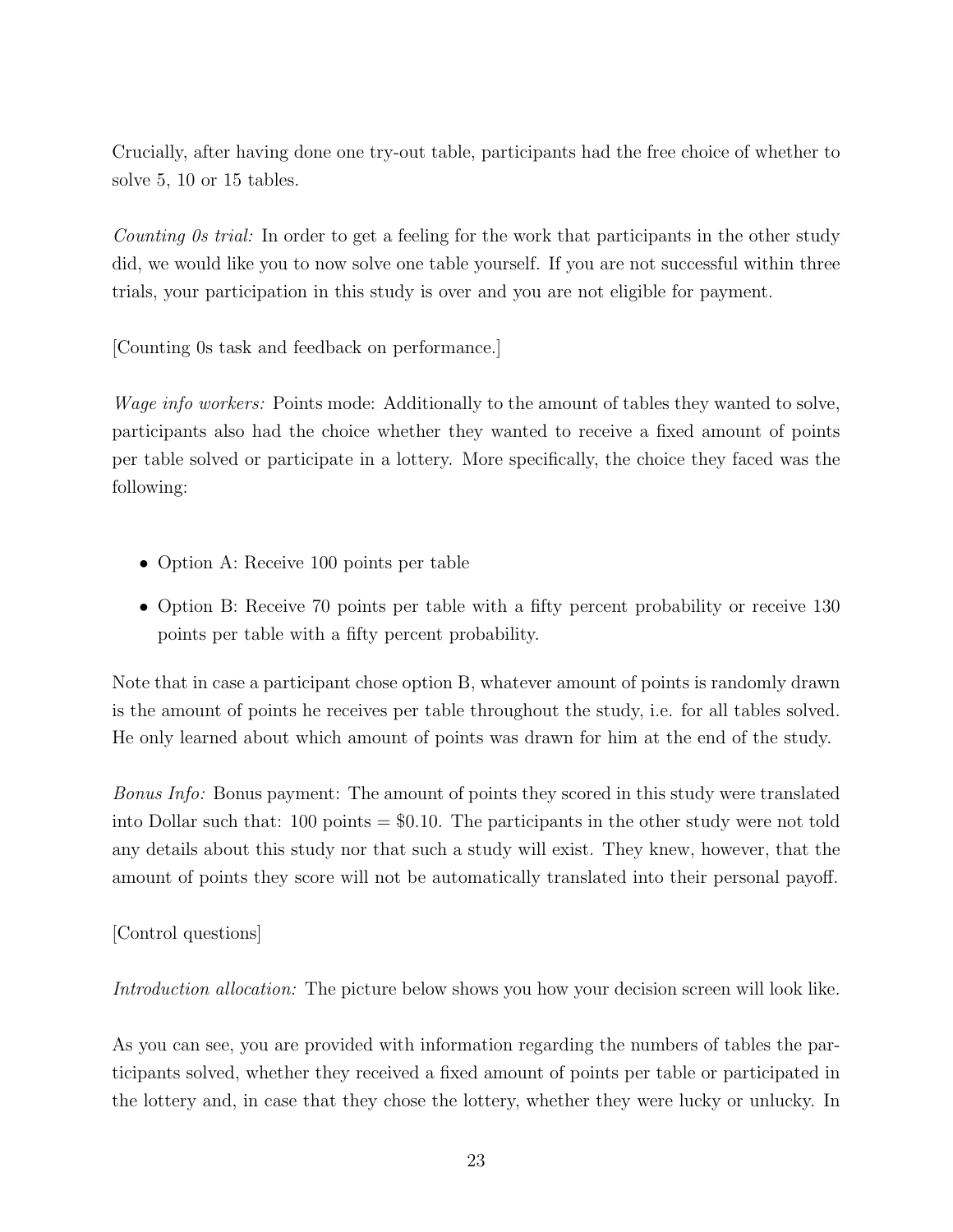| <b>Participant 1</b>                                                                                                                                                     |                          | <b>Participant 2</b> |               |   |
|--------------------------------------------------------------------------------------------------------------------------------------------------------------------------|--------------------------|----------------------|---------------|---|
| Nr. of tables                                                                                                                                                            | 15                       | Nr. of tables        | 15            |   |
| Points mode                                                                                                                                                              | Lottery: Won Points mode |                      | Lottery: Lost |   |
| Points per table 130                                                                                                                                                     |                          | Points per table 70  |               |   |
| Total points                                                                                                                                                             | 1950                     | <b>Total points</b>  | 1050          |   |
|                                                                                                                                                                          |                          |                      | 3000          |   |
| Sum total points<br>Please indicate in the boxes below which division of the points you consider to be fair. The<br>total number of points has to add up to 3000 points. |                          |                      |               |   |
| Points for Participant 1                                                                                                                                                 |                          |                      |               | 0 |
| Points for Participant 2                                                                                                                                                 |                          |                      |               | 0 |

Example screen redistribution decision

the boxes below you are asked to indicate the division of points that you consider to be fair. All the cases you will see are cases where the participants successfully solved all tables.

You will now be asked to make a series of allocation decisions. Please take these decisions seriously as the earnings of other participants on this platform might depend on them. When you are finished with the first decision, continue to the next one until you have completed making all distribution decisions.

[In case that real situation not one of the for above, participants saw a fifth decision screen.]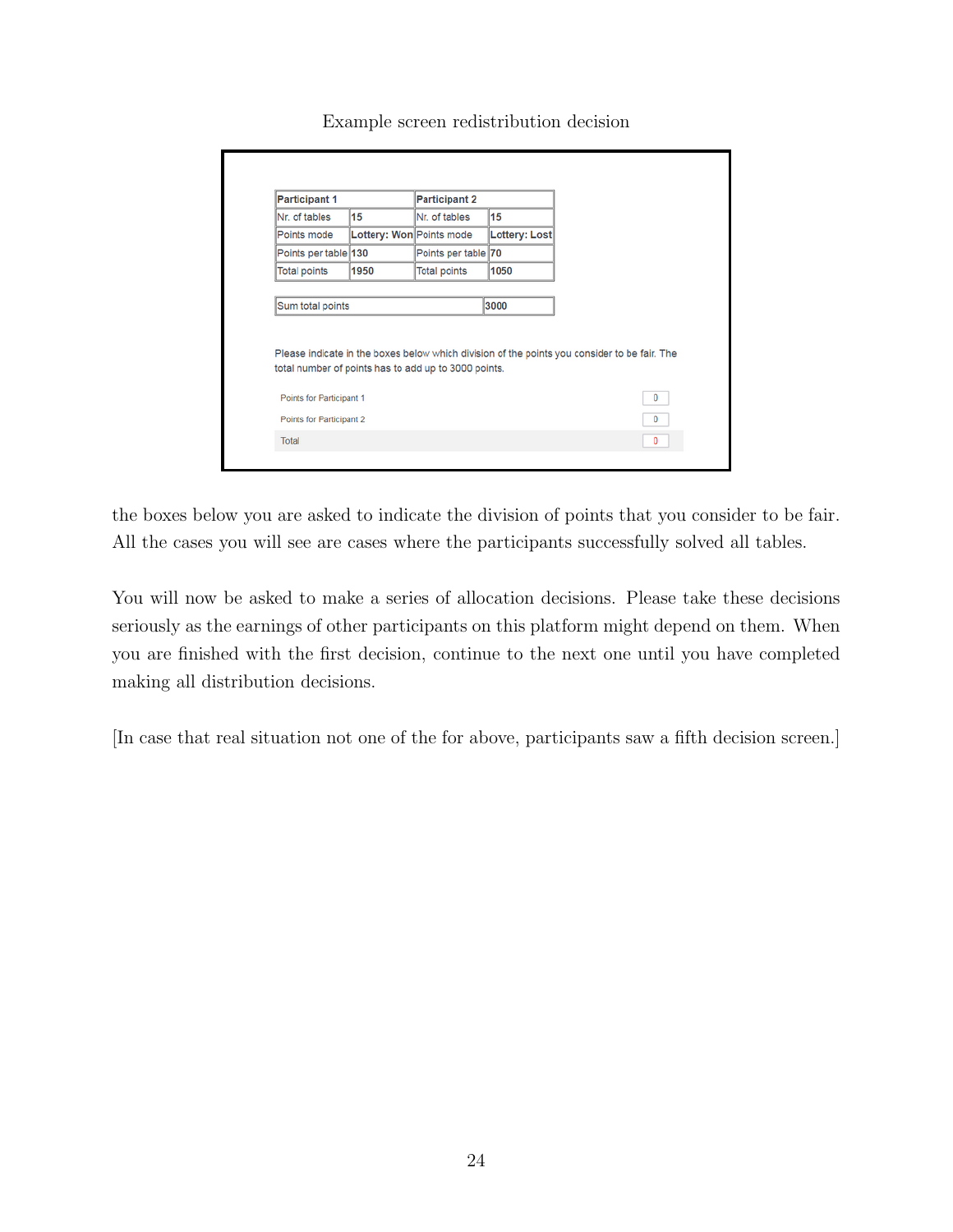| <b>Participant 1</b>                                                                                                      |              | <b>Participant 2</b> |                     |                                                                                                         |
|---------------------------------------------------------------------------------------------------------------------------|--------------|----------------------|---------------------|---------------------------------------------------------------------------------------------------------|
| Nr. of tables                                                                                                             | 10           | Nr. of tables        | 15                  |                                                                                                         |
| Points mode                                                                                                               | <b>Fixed</b> | Points mode          | Lottery: Won        |                                                                                                         |
| Points per table                                                                                                          | 100          | Points per table     | 130                 |                                                                                                         |
| <b>Total points</b>                                                                                                       | 1000         | <b>Total points</b>  | 1950                |                                                                                                         |
|                                                                                                                           |              |                      |                     |                                                                                                         |
| Sum total points                                                                                                          |              |                      | 2950                |                                                                                                         |
| The total number of points has to add up to 2950 points.<br>Points for Participant 1<br>Points for Participant 2<br>Total |              |                      |                     | Please indicate in the boxes below which division of the points you consider to be fair.<br>0<br>0<br>٥ |
| <b>Participant 1</b>                                                                                                      |              | <b>Participant 2</b> |                     |                                                                                                         |
| Nr. of tables                                                                                                             | 10           | Nr. of tables        | 5                   |                                                                                                         |
| Points mode                                                                                                               | <b>Fixed</b> | Points mode          | <b>Lottery: Won</b> |                                                                                                         |
| Points per table                                                                                                          | 100          | Points per table     | 130                 |                                                                                                         |
|                                                                                                                           |              |                      |                     |                                                                                                         |
| <b>Total points</b>                                                                                                       | 1000         | <b>Total points</b>  | 650                 |                                                                                                         |
| Sum total points                                                                                                          |              |                      | 1650                |                                                                                                         |
| The total number of points has to add up to 1650 points.                                                                  |              |                      |                     | Please indicate in the boxes below which division of the points you consider to be fair.                |
| Points for Participant 1                                                                                                  |              |                      |                     | 0                                                                                                       |
| Points for Participant 2                                                                                                  |              |                      |                     | ٥                                                                                                       |

### Screen redistribution decision Lucky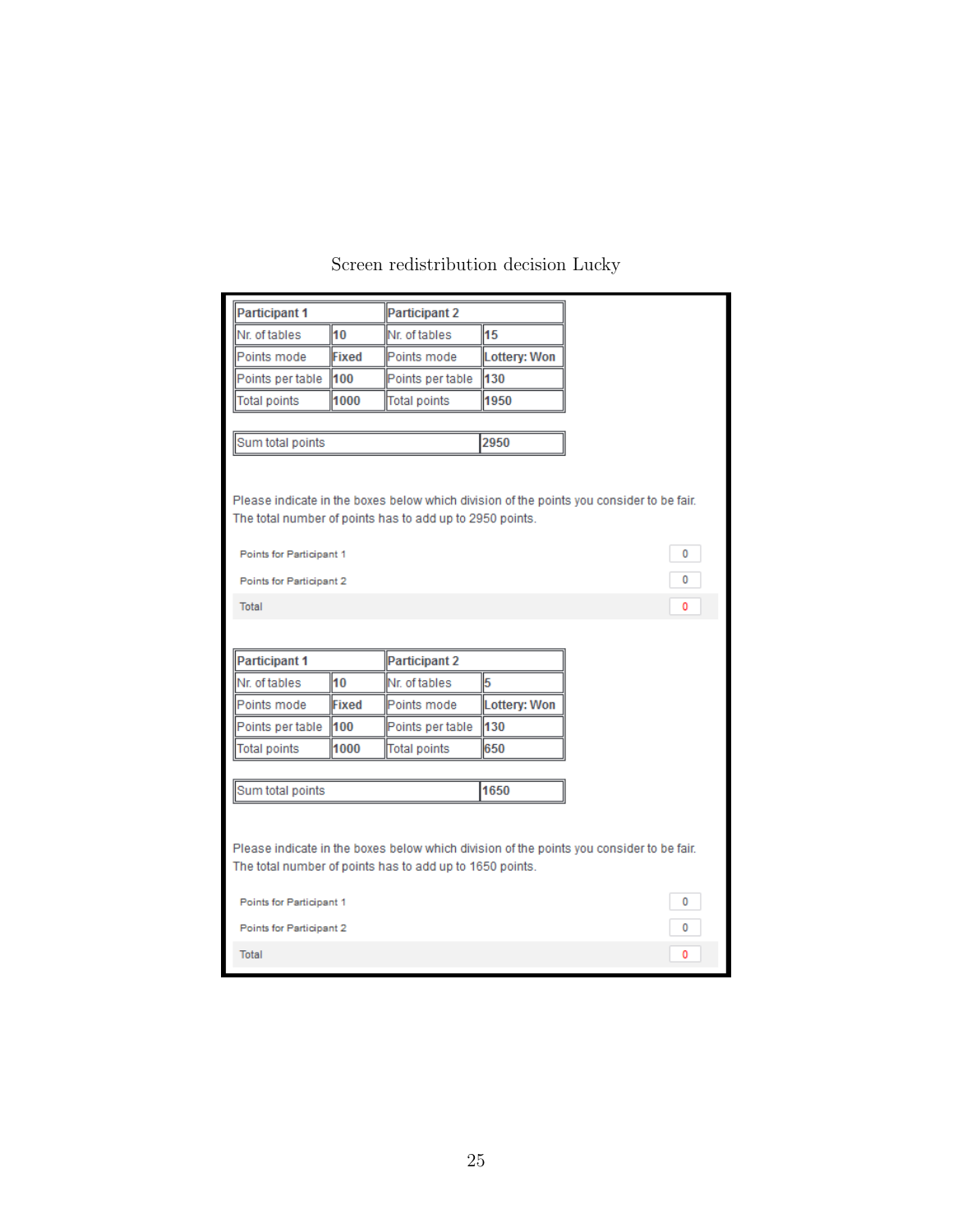| <b>Participant 1</b>                                                                                                                                 |              | <b>Participant 2</b> |                      |  |
|------------------------------------------------------------------------------------------------------------------------------------------------------|--------------|----------------------|----------------------|--|
| Nr. of tables                                                                                                                                        | 10           | Nr. of tables        | 5                    |  |
| Points mode                                                                                                                                          | <b>Fixed</b> | Points mode          | <b>Lottery: Lost</b> |  |
| Points per table                                                                                                                                     | 100          | Points per table     | 70                   |  |
| Total points                                                                                                                                         | 1000         | <b>Total points</b>  | 350                  |  |
|                                                                                                                                                      |              |                      |                      |  |
| Sum total points                                                                                                                                     |              |                      | 1350                 |  |
| Please indicate in the boxes below which division of the points you consider to be fair.<br>The total number of points has to add up to 1350 points. |              |                      |                      |  |
| Points for Participant 1                                                                                                                             |              |                      |                      |  |
| Points for Participant 2                                                                                                                             |              |                      |                      |  |
| Total                                                                                                                                                |              |                      |                      |  |
| <b>Participant 1</b><br><b>Participant 2</b>                                                                                                         |              |                      |                      |  |
| Nr. of tables                                                                                                                                        | 10           | Nr. of tables        | 15                   |  |
| Points mode                                                                                                                                          | <b>Fixed</b> | Points mode          | <b>Lottery: Lost</b> |  |
| Points per table                                                                                                                                     | 100          | Points per table     | 70                   |  |
| <b>Total points</b>                                                                                                                                  | 1000         | <b>Total points</b>  | 1050                 |  |
|                                                                                                                                                      |              |                      |                      |  |
| Sum total points                                                                                                                                     |              |                      | 2050                 |  |
| Please indicate in the boxes below which division of the points you consider to be fair.<br>The total number of points has to add up to 2050 points. |              |                      |                      |  |
| Points for Participant 1                                                                                                                             |              |                      |                      |  |
| Points for Participant 2                                                                                                                             |              |                      |                      |  |
| Total                                                                                                                                                |              |                      |                      |  |
|                                                                                                                                                      |              |                      |                      |  |

### Screen redistribution decision Unlucky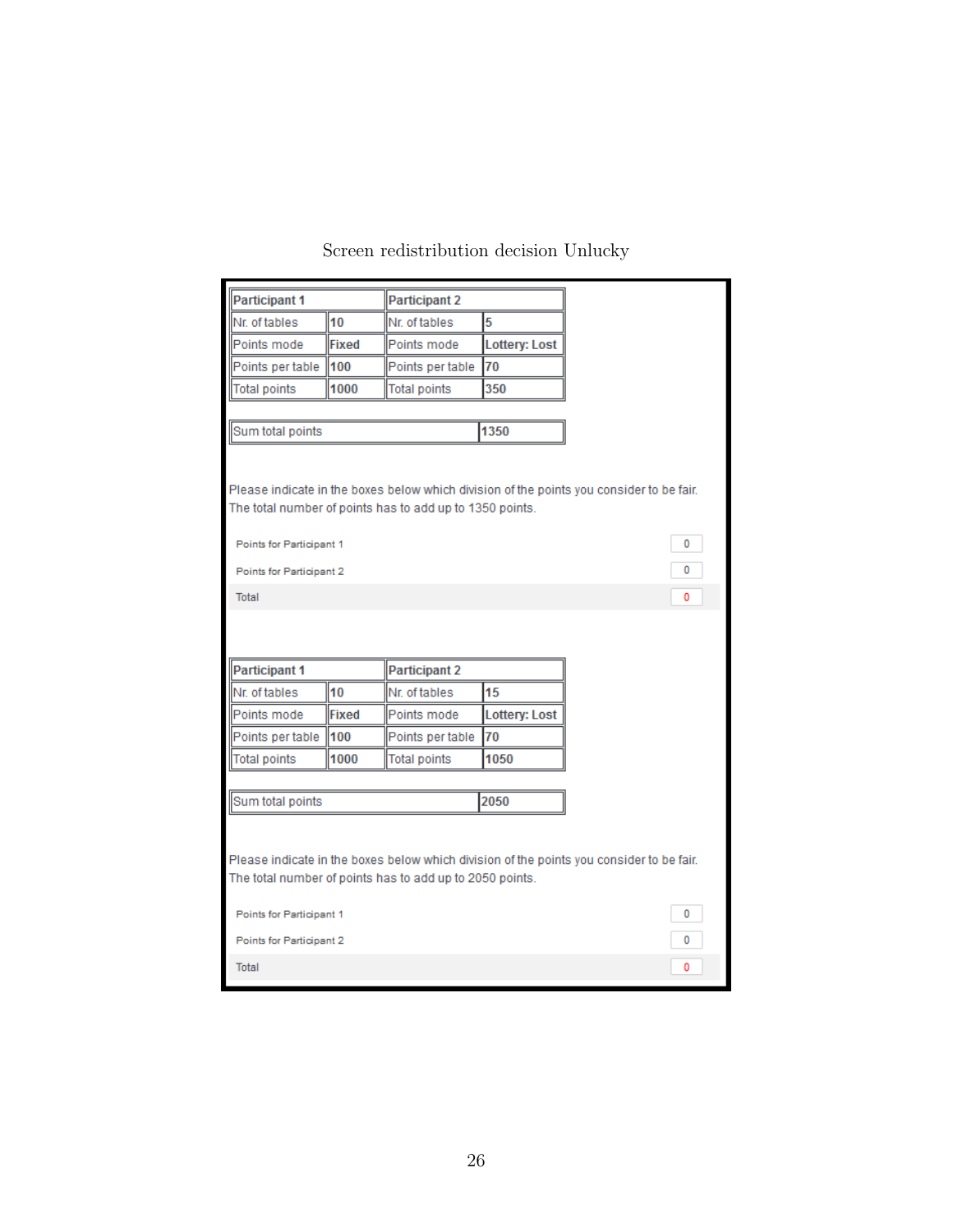#### Post Hoc Questionnaire

Intro: Now, we would like you to answer a few follow-up questions. You can skip any question that you don't know how to answer.

Fairness: When making the decision about how to split the earnings between the two other participants, how concerned were you about making a fair decision? [Slider from 1: "Not at all concerned" to 10: "Very concerned about fairness"]

Risk: Would you say that you are a person who generally tries to take very little risk or who takes a lot of risk? [Slider from 1: "Take very little risk" to 10: "Take a lot of risk"]

Open question: In a few sentences, could you explain why you chose the way you did? [Open text entry]

Hypothetical effort: Imagine that you would have participated in the study you were now making choices on. Please tell us how you would have chosen in that study. I would have chosen to solve the following amount of tables:  $[5 \setminus 10 \setminus 15]$ 

Hypothetical risk: I would have taken the following option with respect to the amount of points per table solved: [Option A: Receive 100 points per table \ Option B: Receive 80 points per table with a fifty percent probability or receive 160 points per table with a fifty percent probability.]

Reasons for wealth: In your opinion, how important are the following factors for acquiring wealth in your country [Effort; Talent; Luck; Risk-taking]? [Slider from 1: "Not at all important" to 10: "Very important"

Taxation attitudes: Now we would like to ask you some questions about your attitudes towards taxation.

Progressive vs flat taxation: Is a tax system where the tax rate increases as income increases more or less fair than a tax system where the tax rate is the same for all income levels? [Slider from 1: "Much less fair" to 10: "Much more fair"]

Progressive vs regressive taxation: Is a tax system where the tax rate increases as income in-